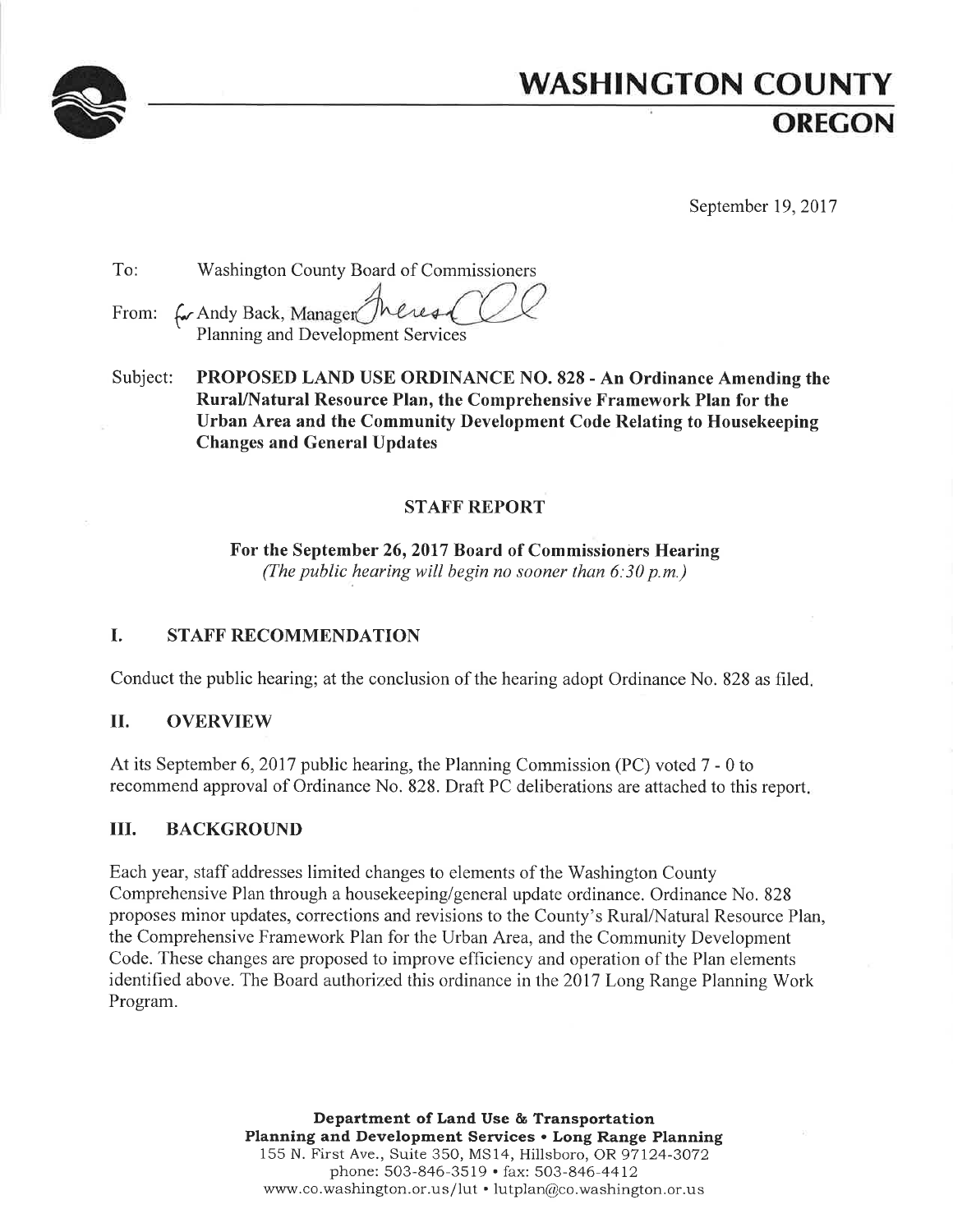## *Ordinance Notification*

Ordinance No. 828 and an accompanying summary were mailed August 9, 2017, to community participation organizations (CPOs) and interested parties. A display advertisement regarding the proposed ordinance was published August 18, 2017, in *The Oregonian* newspaper. Individual Notice 2017-09 describing proposed Ordinance No. 828 was mailed August 9, 2017, to 327 people on the General Notification List. A copy of this notice was also mailed to the Planning Commission at that time.

# **IV. ANALYSIS**

Ordinance No. 828 proposes the following minor amendments to elements of the Comprehensive Plan:

| <b>Plan Document</b>                                                                                                                                                                                              | <b>Amendment Proposed</b>                                                                                                                                                                                                                                                                                                                                                                                                                                                                                                                                                                                                                                                                                                                                                                                                                                                                                                |  |
|-------------------------------------------------------------------------------------------------------------------------------------------------------------------------------------------------------------------|--------------------------------------------------------------------------------------------------------------------------------------------------------------------------------------------------------------------------------------------------------------------------------------------------------------------------------------------------------------------------------------------------------------------------------------------------------------------------------------------------------------------------------------------------------------------------------------------------------------------------------------------------------------------------------------------------------------------------------------------------------------------------------------------------------------------------------------------------------------------------------------------------------------------------|--|
| <b>Rural/Natural Resource Plan</b><br>Policy 2, Citizen Involvement<br>Appendix A, Glossary<br><b>Comprehensive Framework Plan</b><br>for the Urban Area<br>Policy 2, Citizen Involvement<br>Appendix A, Glossary | Updates references to "Committee"<br>for Citizen Involvement (CCI)"<br>with "Committee for Community<br>Involvement" and "Citizen<br>Participation Organization with<br>"Community Participation"<br>Organization (CPO)";<br>References to "Board of County"<br>Commissioners" or "Washington"<br>County Board of County<br>Commissioners" are replaced with<br>the preferred term, "Board of<br>Commissioners"; and<br>Adds clarifying text regarding the<br>County's Community Engagement<br>Program created in 2016.<br>In November 2016, the CCI submitted a<br>letter requesting several tasks be considered<br>for inclusion in the 2017 Long Range<br>Planning Work Program. One request was to<br>update all "Citizen Participation<br>Organization(s)" and "Committee for Citizen<br>Involvement" references in the Washington<br>County Comprehensive Plan, to replace the<br>term "citizen" with "community." |  |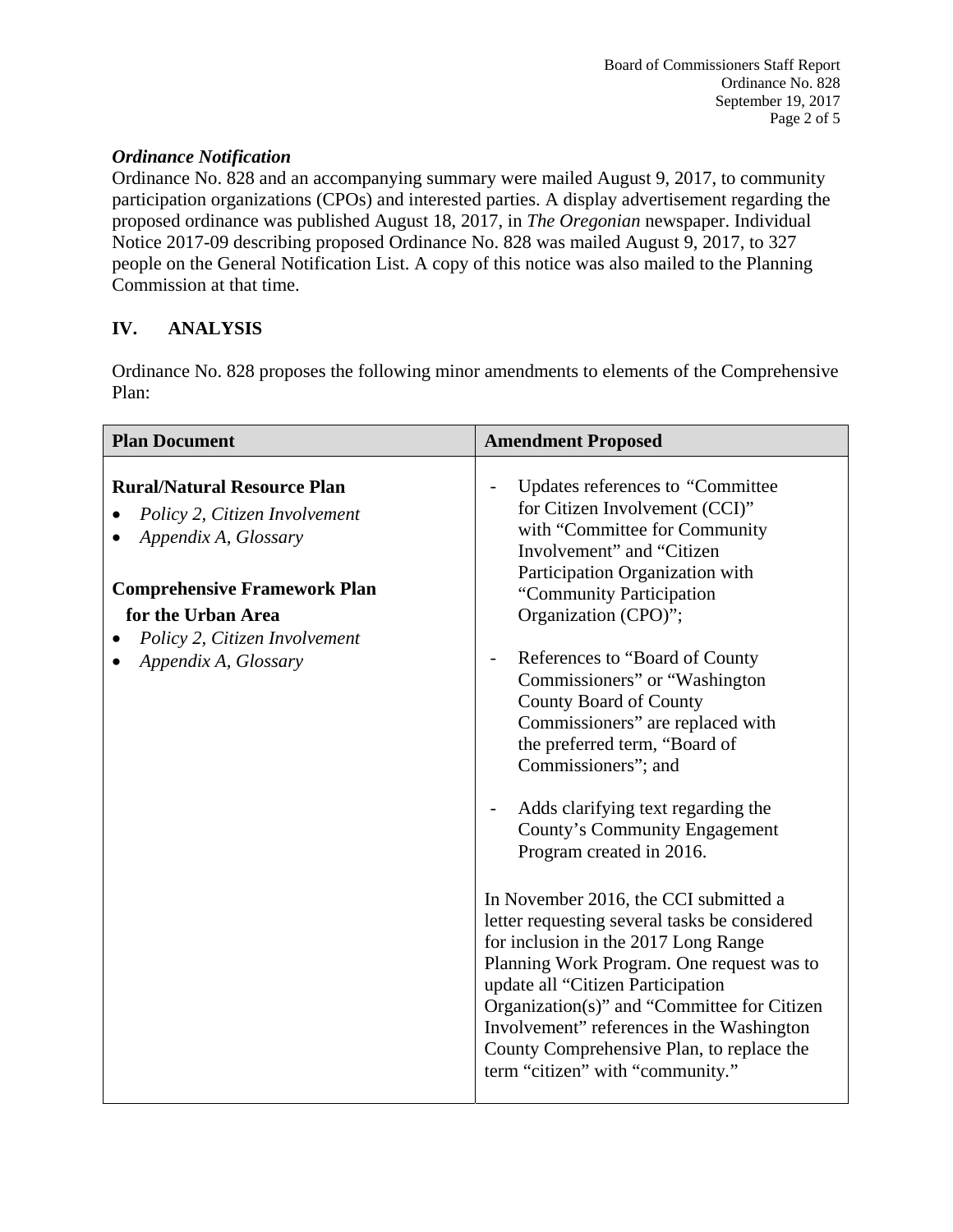| <b>Plan Document</b>                                                                                                                                                                                                                                    | <b>Amendment Proposed</b>                                                                                                                                                                                                                                                                                                  |  |
|---------------------------------------------------------------------------------------------------------------------------------------------------------------------------------------------------------------------------------------------------------|----------------------------------------------------------------------------------------------------------------------------------------------------------------------------------------------------------------------------------------------------------------------------------------------------------------------------|--|
|                                                                                                                                                                                                                                                         | The CCI's letter indicated they had<br>implemented the name change since July<br>2016, based on suggestions in the Community<br>Participation in Washington County<br>Transition Planning Process, Final Report to<br>the Board of County Commissioners <sup>1</sup><br>document released to the Board in January<br>2016. |  |
|                                                                                                                                                                                                                                                         | Through adoption of Ordinance No. 828, the<br>Board is acknowledging this name change.                                                                                                                                                                                                                                     |  |
|                                                                                                                                                                                                                                                         | New text relative to the transition of the CPO<br>program from the Oregon State University<br>Extension Office to the County is inserted in<br>Policy 2 of the RNRP and the CFP to<br>preserve historical accuracy and clarification<br>for the change in the CPO/CCI reference.                                           |  |
|                                                                                                                                                                                                                                                         | Only references to the County CPO and<br>CCI program are proposed to be<br>amended. All historical information<br>regarding the County's creation and<br>development of its public involvement<br>program over time remains intact within<br>the Comprehensive Plan elements.                                              |  |
| <b>Community Development Code Sections</b><br>107 - Planning Participants<br>107-5 Land Use Ordinance Notices<br>$\circ$<br>107-6 Committee for Citizen<br>$\circ$<br>Involvement (CCI)<br>107-7 Citizen Participation<br>$\circ$<br>Organization (CPO) | Changes references to Washington County<br>public involvement committees as shown<br>above.                                                                                                                                                                                                                                |  |
| $204$ – Notice of Type I, II or III<br><b>Development Actions</b><br>204-3 Type II Actions<br>$\circ$<br>205 – Public Hearings<br>205-3 Parties<br>$\Omega$<br>217 – Director's Interpretation<br>217-3 Procedure<br>$\Omega$                           |                                                                                                                                                                                                                                                                                                                            |  |

<sup>&</sup>lt;sup>1</sup> http://www.co.washington.or.us/CAO/CPO/upload/Final-Report-to-the-BOCC\_FINAL.pdf

 $\overline{a}$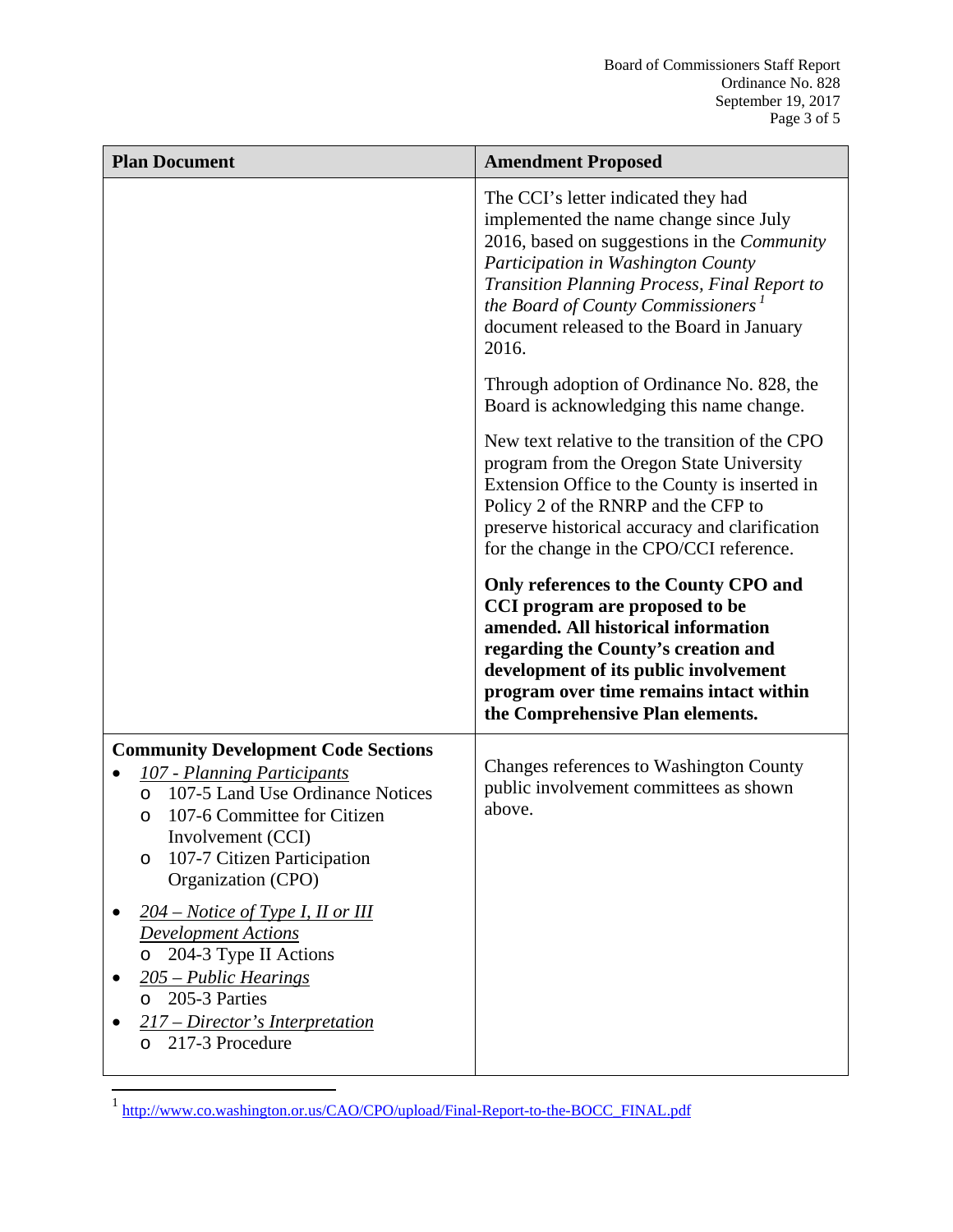| <b>Plan Document</b>                                                                                                                                                    | <b>Amendment Proposed</b>                                                                                                                                                                                                                                                                                                                                                                                                                                                                                                                                                                                                                                                |  |
|-------------------------------------------------------------------------------------------------------------------------------------------------------------------------|--------------------------------------------------------------------------------------------------------------------------------------------------------------------------------------------------------------------------------------------------------------------------------------------------------------------------------------------------------------------------------------------------------------------------------------------------------------------------------------------------------------------------------------------------------------------------------------------------------------------------------------------------------------------------|--|
| 201 – Development Permit<br>201-2 Exclusions from Development<br>$\circ$<br>Permit Requirement                                                                          | Adds a cross reference to Oregon Revised<br>Statutes Chapter 198 (ORS 198, Special<br>Districts Generally) which discusses various<br>terms and regulations pertaining to special<br>service districts. Staff refers to these criteria<br>when processing special service district<br>annexation applications.                                                                                                                                                                                                                                                                                                                                                           |  |
| $203$ – Processing Type I, II and II<br><b>Development Actions</b><br>203-3 Neighborhood Meeting<br>$\circ$                                                             | CPO and CCI references are amended to<br>reflect changes as shown above.<br>Additionally, Current Planning staff<br>suggested minor changes to the Intent and<br><i>Purpose</i> description in Section 203-3.1, to<br>more closely match text in the 'Mandatory<br>Neighborhood Meeting and Mailing<br>Requirements' packet (Meeting Purpose and<br>Meeting Goals).<br>Applicants receive this packet from Current<br>Planning staff when Section 203-3.2<br>requires the applicant to hold a<br>neighborhood meeting based upon the type<br>of development application being pursued.<br>There are no changes to Neighborhood<br>Meeting requirements and/or standards. |  |
| 356 – Land Extensive Industrial District<br>(MAE)<br>356-4 Uses Which May be Permitted<br>$\circ$<br>Through a Type III Procedure                                       | This is a simple correction of a transposed<br>cross- reference number. The text as shown<br>points to a nonexistent CDC section.                                                                                                                                                                                                                                                                                                                                                                                                                                                                                                                                        |  |
| 379 – Mineral and Aggregate Overlay<br><b>District</b><br>379-15 Review and Enforcement<br>$\Omega$<br><u>427 – Solar Access Standards</u><br>427-5 Solar Access Permit | In Sections 379 and 427, references to<br>Section 215 "Enforcement" are changed to<br>its correct title of "Code Compliance."                                                                                                                                                                                                                                                                                                                                                                                                                                                                                                                                            |  |
| $418$ – Setbacks<br>418-4 Fences and Retaining Walls                                                                                                                    | The description of a dimensional standard is<br>corrected; a newer version of its<br>corresponding illustration is provided.<br>No changes to standards or requirements                                                                                                                                                                                                                                                                                                                                                                                                                                                                                                  |  |
|                                                                                                                                                                         | are proposed.                                                                                                                                                                                                                                                                                                                                                                                                                                                                                                                                                                                                                                                            |  |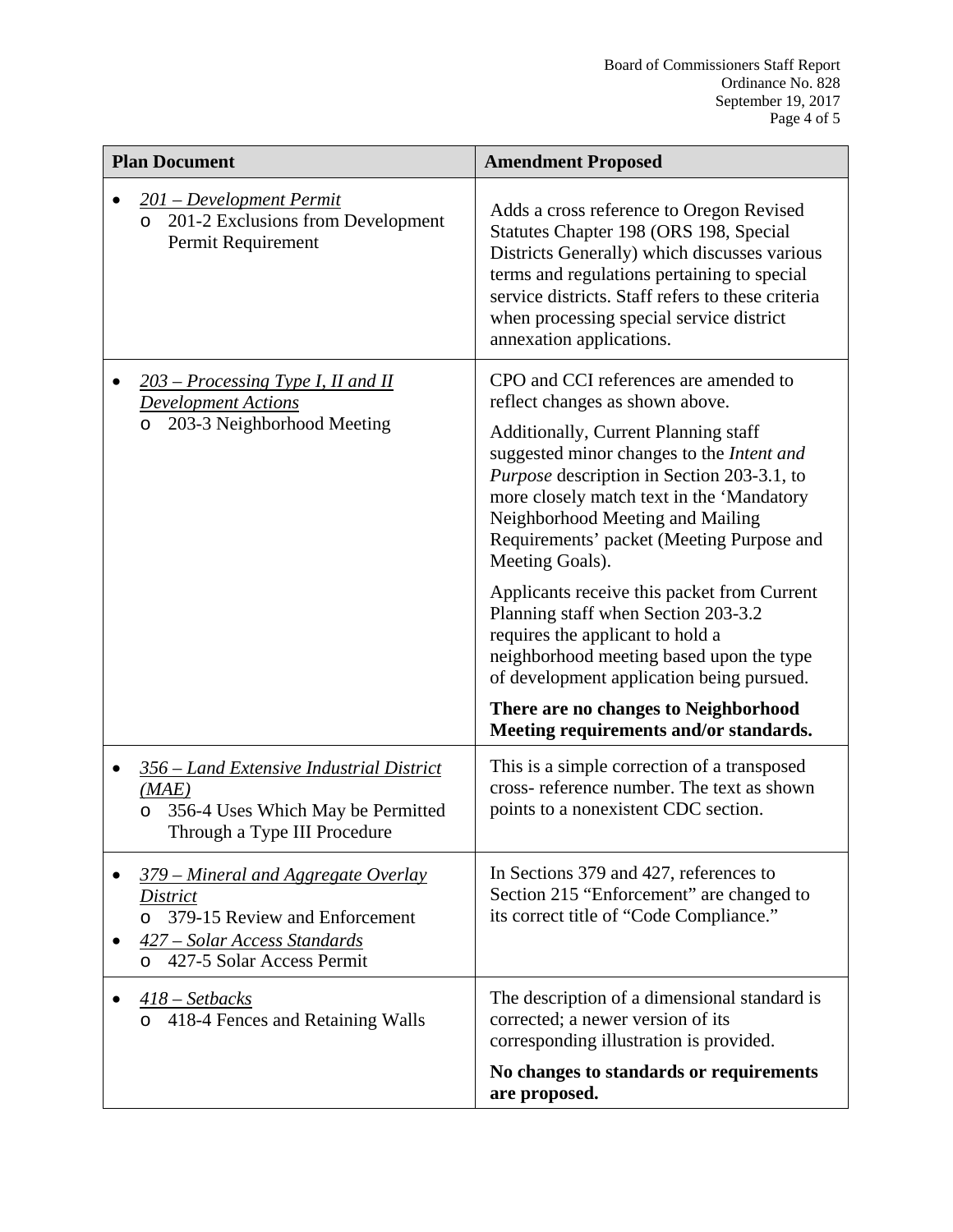| <b>Plan Document</b>                                                                                                                             | <b>Amendment Proposed</b>                                                                                                                                                                                                                                                                                                                                                                                                            |  |
|--------------------------------------------------------------------------------------------------------------------------------------------------|--------------------------------------------------------------------------------------------------------------------------------------------------------------------------------------------------------------------------------------------------------------------------------------------------------------------------------------------------------------------------------------------------------------------------------------|--|
| 421 - Flood Plain and Drainage Hazard<br>Area Development<br>421-1 Lands Subject to Flood Plain<br>$\circ$<br>and Drainage Hazard Area Standards | Current Planning staff requested the U.S.<br>Army Corps of Engineers map series (which<br>was removed through Ordinance No. 788 in<br>2014) be restored in Section 421. This<br>section regulates development in 100-year<br>flood plains and 25-year flood plains<br>(Drainage Hazard Areas or DHAs).                                                                                                                               |  |
|                                                                                                                                                  | In 2016, Section 421 was further amended<br>through A-Engrossed Ordinance No. 811<br>which addressed new Federal Emergency<br>Management Agency (FEMA) flood plain<br>development requirements and County<br>Flood Insurance Rate Maps (FIRMs). After<br>adoption of the new requirements, staff<br>found that the FEMA maps did not include<br>all needed information documenting<br>Drainage Hazard Areas in Washington<br>County. |  |
|                                                                                                                                                  | This important series of Army Corps maps,<br>specifically the 1974 iteration, defines and<br>documents the locations of upland streams<br>and tributaries in Washington County and<br>may be used to determine whether a site is<br>impacted by a 25-year flood plain and<br>subject to DHA requirements.                                                                                                                            |  |
|                                                                                                                                                  | Although there are FEMA maps available,<br>many of the FEMA maps do not document<br>the streams subject to 25-year floods.                                                                                                                                                                                                                                                                                                           |  |
|                                                                                                                                                  | The Army Corps maps remain a relevant,<br>historic information source for staff and the<br>public, and such references need to be<br>retained in the Code as a source of<br>information not available in FEMA<br>documentation.                                                                                                                                                                                                      |  |
| 430 – Special Use Standards<br>430-37 Detached Dwelling Unit<br>$\circ$                                                                          | A cross reference in Section 430-37.2 is<br>corrected to refer to the accurate sections in<br>the Exclusive Farm Use District (EFU) 340-<br>4.1 A. and Agricultural and Forest District<br>(AF-20) 344-4.1 A. Uses Permitted Through<br>a Type II Procedure.                                                                                                                                                                         |  |

S:\PLNG\WPSHARE\2017 Ord\Ord828\_Housekeeping\Staff\_Reports\_PPTs\828\_PC\_SR\_090617.docx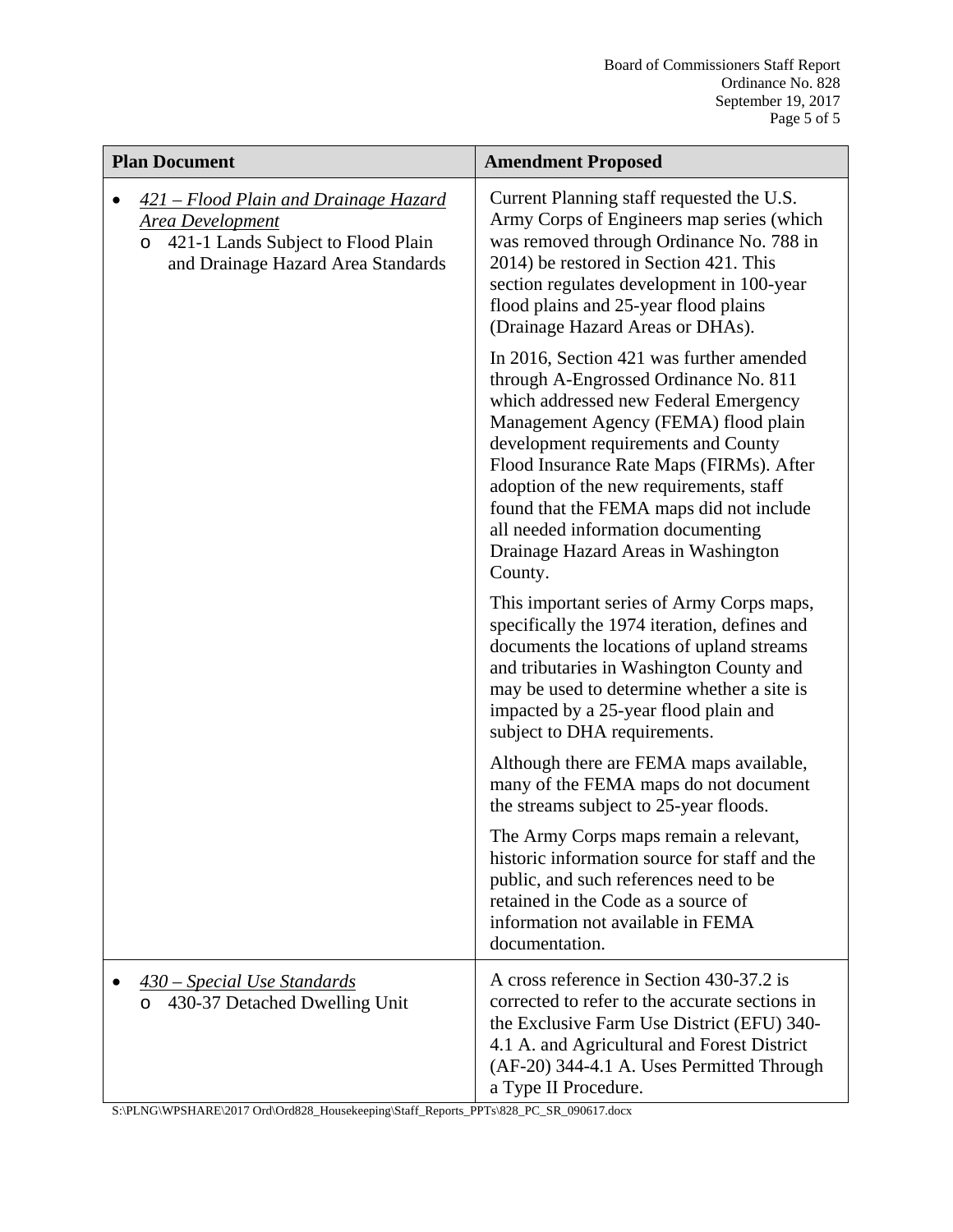

# **WASHINGTON COUNTY OREGON**

# **WASHINGTON COUNTY PLANNING COMMISSION WEDNESDAY, SEPTEMBER 6, 2017**

# **Draft Deliberations**

## **Proposed Ordinance No. 828 ‐ An Ordinance Amending the Rural/Natural Resource Plan, the Comprehensive Framework Plan for the Urban Area, and the Community Development Code (CDC) Relating to Housekeeping Changes and General Updates**

Planning Commission (PC) members present: A. Richard Vial, Jeff Petrillo, Ed Bartholemy, Ian Beaty, Tegan Enloe, Deborah Lockwood, Anthony Mills (left at 2:54 p.m.), and Matt Wellner. PC member absent: Eric Urstadt

Staff present: Andy Back, Theresa Cherniak, Erin Wardell, Michelle Miller, Dyami Valentine, Anne Kelly, John Floyd, Sambo Kirkman, Angela Brown, Reza Farhoodi, Joel Cvetko and Traci Shirley, Long Range Planning (LRP); Jacquilyn Saito‐Moore, County Counsel.

## Summary

# a. Ordinance No. 828 ‐ Housekeeping

Angela Brown, assistant planner from the Community Planning group of LRP provided a PowerPoint presentation regarding Ordinance No. 828 – Housekeeping. Staff provided background information, and proposed changes to the Rural/Natural Resource Plan, the Comprehensive Framework Plan for the Urban Area, and CDC.

# Staff Recommendation

- Conduct public hearing; and
- Recommend adoption of ordinance No. 828 as proposed, to the Board of Commissioners

# Final Vote

Commissioner Beaty moved to recommend to the Board of Commissioners Ordinance No. 828 as filed. Commissioner Lockwood seconded motion. **Vote: 7 – 0 (Commissioner Mills left early). Motion passed.**

> **Department of Land Use & Transportation ∙ Planning and Development Services Long Range Planning** 155 N. First Ave., Suite 350, MS14 **∙** Hillsboro, OR 97124‐3072 Phone: 503‐846‐3519 **∙** Fax: 503‐846‐4412 www.co.washington.or.us ∙ lutplan@co.washington.or.us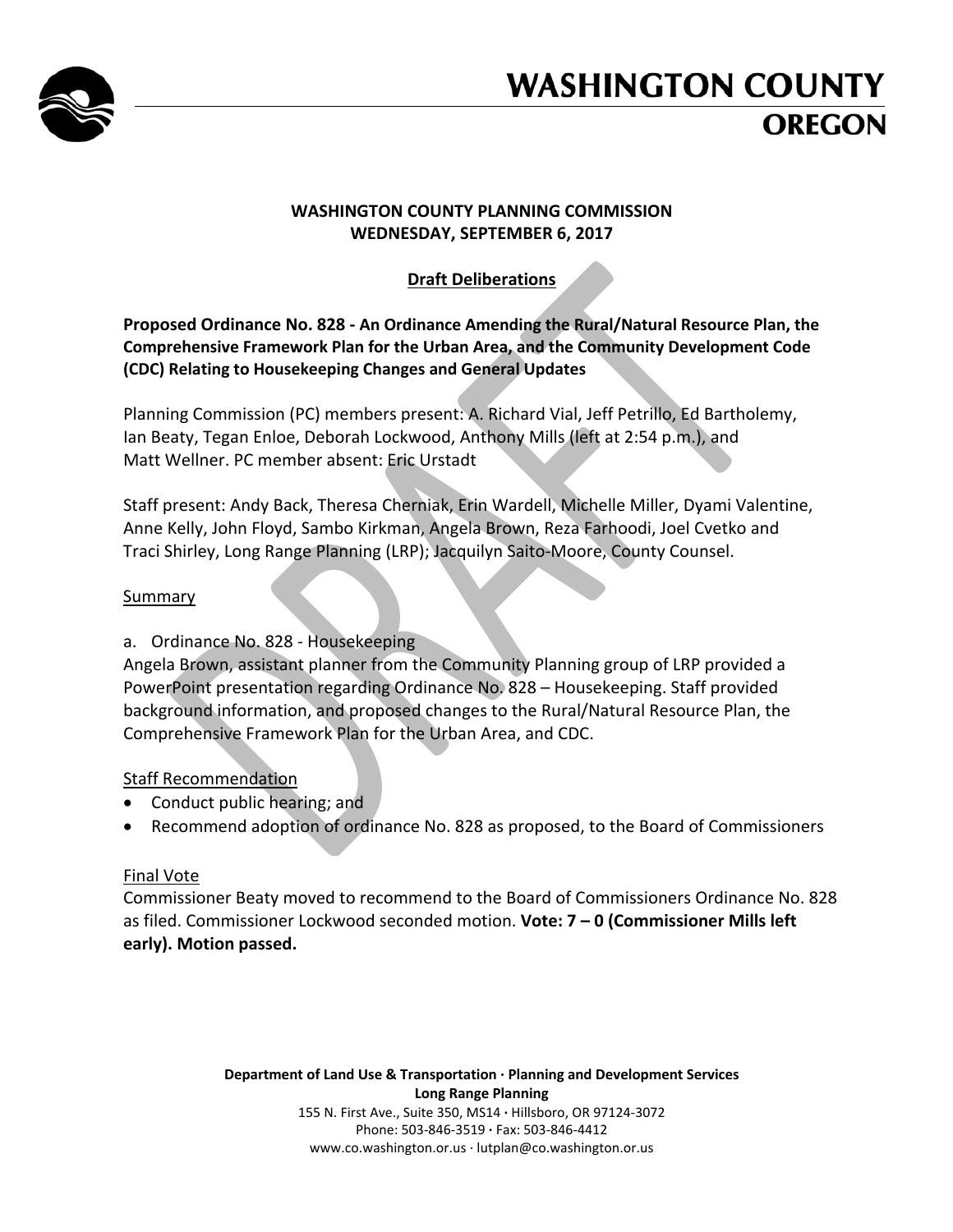| <b>Commissioner</b> | Vote   |
|---------------------|--------|
| Bartholemy          | Yes    |
| Beaty               | Yes    |
| Enloe               | Yes    |
| Lockwood            | Yes    |
| Mills               | Absent |
| Petrillo            | Yes    |
| Urstadt             | Absent |
| Vial                | Yes    |
| Wellner             | Yes    |

End of deliberations.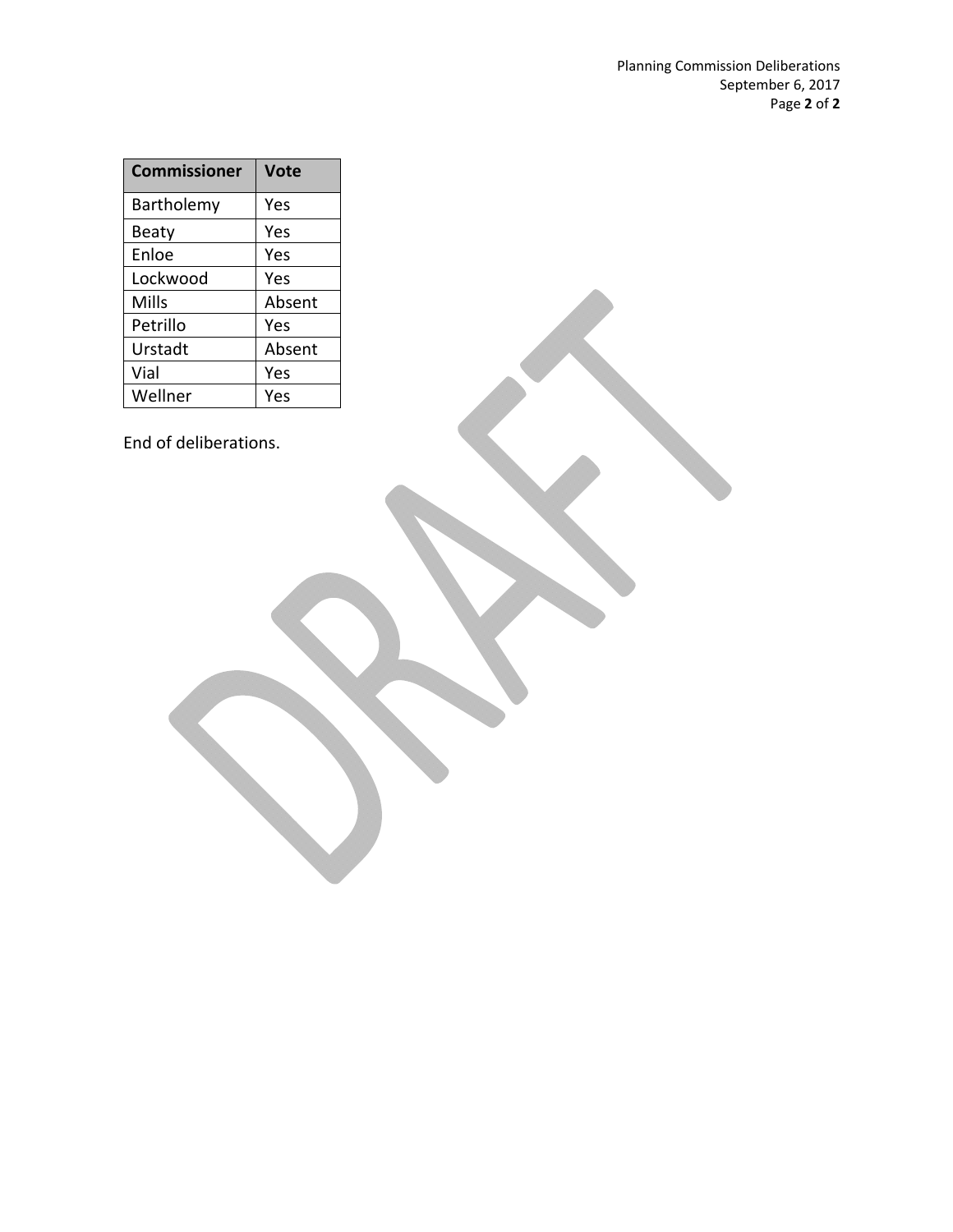

# **WASHINGTON COUNTY OREGON**

# **Individual Notice No. 2017-09**

#### **At your request, Long Range Planning is providing you with Individual Notice No. 2017-09 which describes proposed Land Use Ordinance No. 828. Ordinance Purpose and Summary Ordinance No. 828** is a general housekeeping ordinance that proposes minor updates, corrections and revisions to Washington County's Rural/Natural Resource Plan, the Comprehensive Framework Plan for the Urban Area, and the Community Development Code. **Who is Affected** Residents in urban and rural unincorporated areas of Washington County will be affected. What Land is Affected | Urban and rural unincorporated areas of Washington County will be affected. **Initial Public Hearings Time and Place Planning Commission 1:30 p.m. September 6, 2017 Board of Commissioners 6:30 p.m. September 26, 2017**  Hearings are in the Hillsboro Civic Center Shirley Huffman Auditorium, 150 E. Main St., Hillsboro, Oregon. At its September 26, 2017 public hearing, the Board of Commissioners (Board) may choose to adopt the ordinance, make changes to it, continue the hearing to a future date, or reject the ordinance. If adopted September 26, 2017, the ordinance would become effective November 24, 2017. **Rural/Natural Resource Plan Policies Amended Policy 2 - Citizen Involvement & Appendix A - Glossary** Updates references to Committee for Community Involvement (CCI), Community Participation Organization (CPO), and Board of Commissioners, adds clarifying text regarding the County's Community Engagement Program created in 2016 **Urban Comprehensive Framework Plan Policies Amended Policy 2 - Citizen Involvement & Appendix A - Glossary**  Updates references to Committee for Community Involvement (CCI), Community Participation Organization (CPO), and Board of Commissioners, adds clarifying text regarding the County's Community Engagement Program created in 2016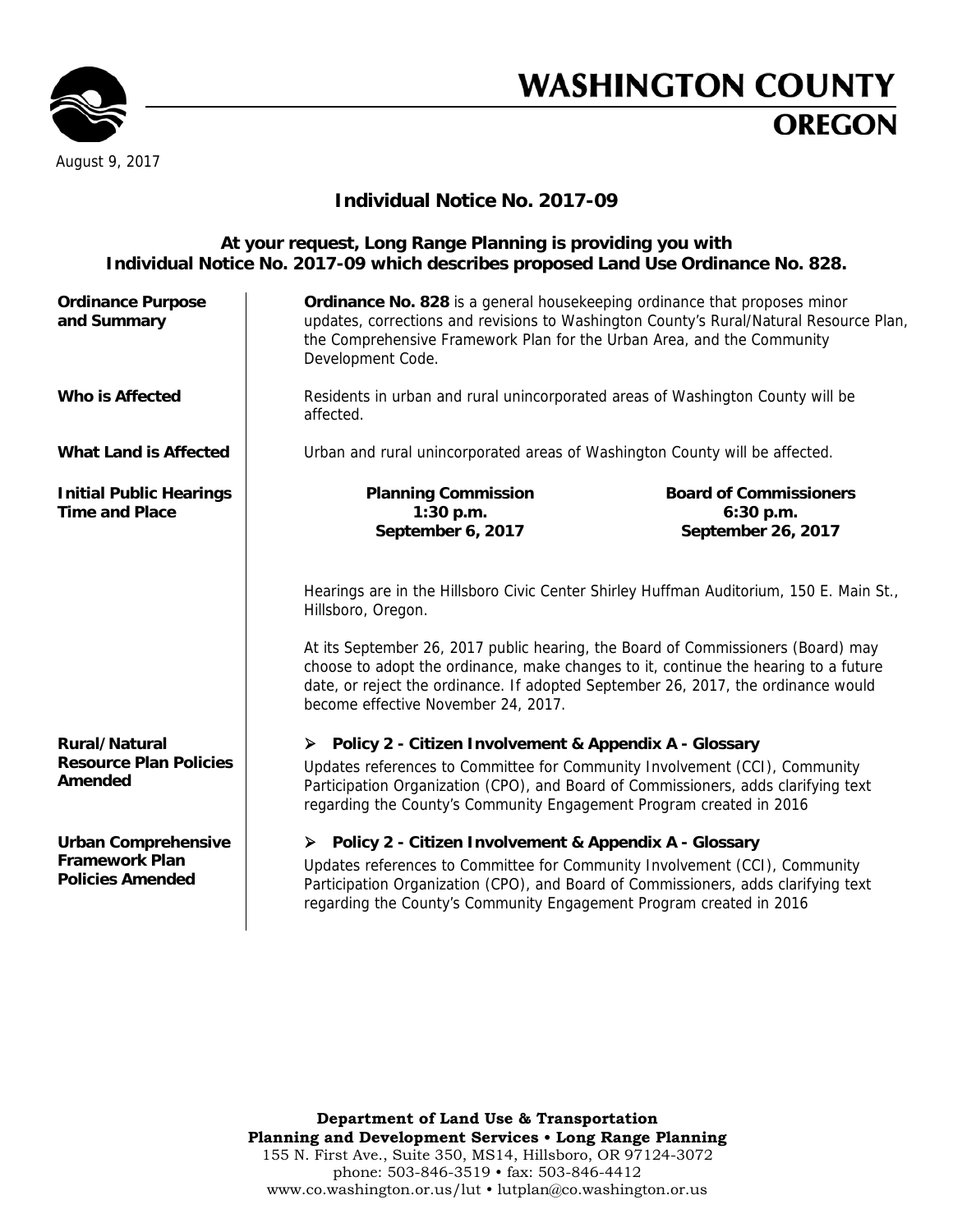| Community<br><b>Development Code</b><br><b>Standards Amended</b>  | 107 - Planning Participants; 204 - Notice of Type I, II or III Development<br>➤<br>Actions; 205 - Public Hearings; & 217 - Director's Interpretation:<br>Updates references to Committee for Community Involvement (CCI), Community<br>Participation Organization (CPO) in the above-listed CDC sections<br>203 - Processing Type I, II and II Development Actions:<br>➤<br>Updates references to Committee for Community Involvement (CCI), Community<br>Participation Organization (CPO) and clarifies text related to neighborhood meetings<br>201 - Development Permit: Adds cross-reference<br>➤<br>356 - Land Extensive Industrial District (MAE): Corrects cross-reference<br>≻<br>379 - Mineral and Aggregate Overlay District &<br>➤<br>427 - Solar Access Standards: Corrects cross-reference<br>418 - Setbacks: Corrects description of standard and its associated illustration<br>➤<br>421 - Flood Plain and Drainage Hazard Area Development: Restores<br>≻<br>reference to Army Corps of Engineers map series inadvertently removed by<br>ordinance in 2014<br>430 - Special Use Standards: Corrects cross-reference<br>➤ |
|-------------------------------------------------------------------|------------------------------------------------------------------------------------------------------------------------------------------------------------------------------------------------------------------------------------------------------------------------------------------------------------------------------------------------------------------------------------------------------------------------------------------------------------------------------------------------------------------------------------------------------------------------------------------------------------------------------------------------------------------------------------------------------------------------------------------------------------------------------------------------------------------------------------------------------------------------------------------------------------------------------------------------------------------------------------------------------------------------------------------------------------------------------------------------------------------------------------------|
| <b>How to Submit</b><br><b>Comments</b>                           | Submit oral or written testimony to the Planning Commission and/or the Board at<br>$\bullet$<br>one of the public hearings.<br>Written testimony, including email, may be sent to the Planning Commission or<br>$\bullet$<br>Board in advance of the public hearings in care of Long Range Planning.<br>Include the author's name and address with any public testimony.<br>Washington County, Department of Land Use & Transportation<br>Planning and Development Services, Long Range Planning<br>155 N. First Ave., Suite 350, MS14, Hillsboro, OR 97124-3072<br>Telephone: 503-846-3519<br>Fax: 503-846-4412<br>Email: lutplan@co.washington.or.us                                                                                                                                                                                                                                                                                                                                                                                                                                                                                   |
| <b>Staff Contact</b>                                              | Angela Brown, Assistant Planner<br>Telephone: 503-846-3968<br>Email: angela_brown@co.washington.or.us                                                                                                                                                                                                                                                                                                                                                                                                                                                                                                                                                                                                                                                                                                                                                                                                                                                                                                                                                                                                                                    |
| Proposed ordinance is<br>available at the<br>following locations: | Department of Land Use & Transportation at the address listed above<br>www.co.washington.or.us/landuseordinances<br>Cedar Mill Community Library and Tigard Public Library<br>Community Participation Organizations (CPOs); Call 503-846-6288 for a directory of<br>CPO <sub>s</sub> .                                                                                                                                                                                                                                                                                                                                                                                                                                                                                                                                                                                                                                                                                                                                                                                                                                                   |

S:\PLNG\WPSHARE\2017 Ord\Ord828\_Housekeeping\Notices\_MailingLabels\_Affidavits\Individual\Ord828\_Individual\_Notice\_080917.docx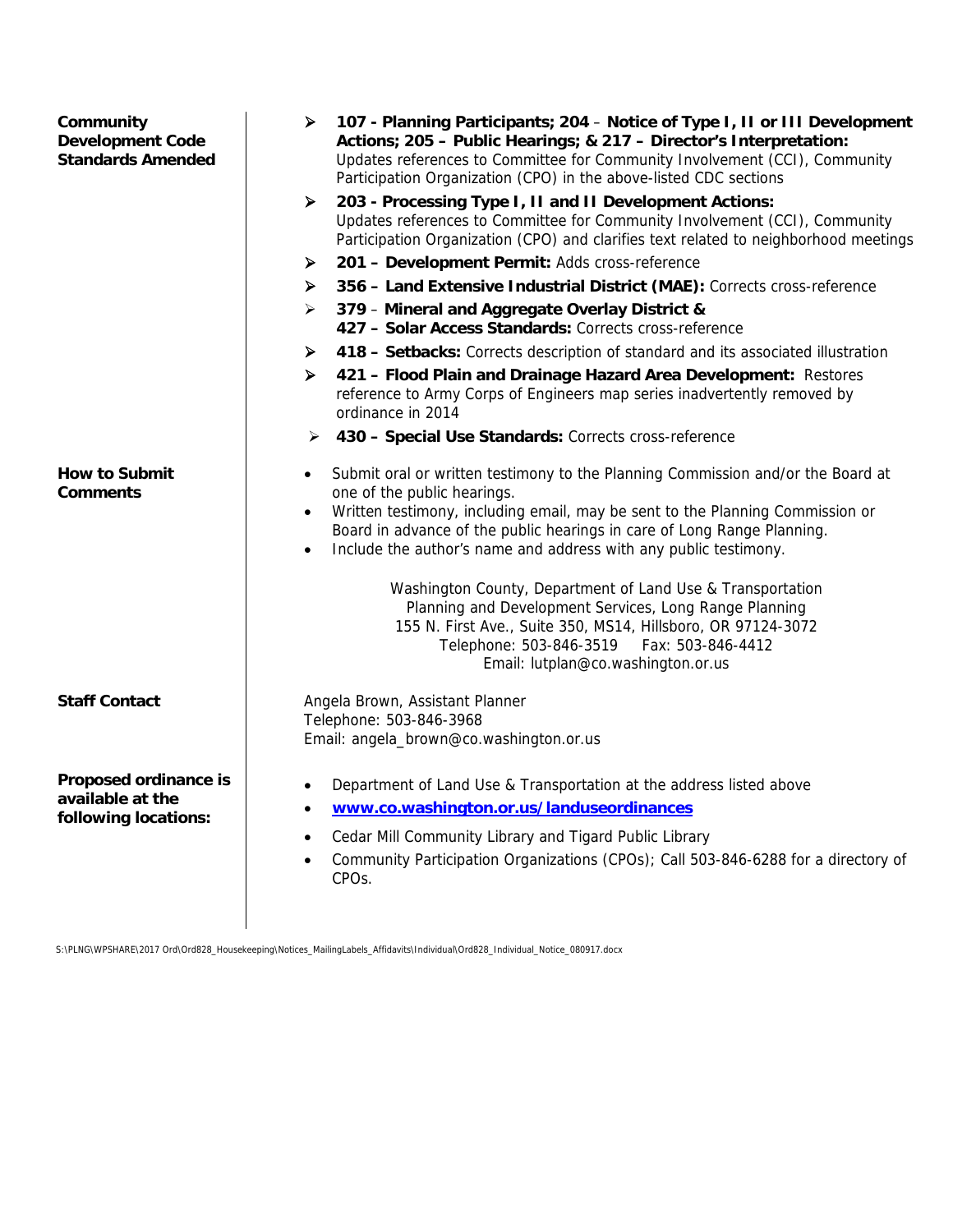

# **WASHINGTON COUNTY** OREGON

August 9, 2017

To<sup>\*</sup> Community Participation Organizations, Cities, Service Districts, Interested Parties

Andv Back, Manager ( From: Planning and Development Services

#### PROPOSED LAND USE ORDINANCE NO. 828 Subject:

The Washington County Planning Commission and Board of Commissioners (Board) will soon consider proposed Ordinance No. 828. Listed below is a description of the ordinance, hearing dates, and other relevant information. If you have any questions about the ordinance, or if you would like additional information, please contact Long Range Planning at 503-846-3519. This ordinance is available on the Washington County website at:

### www.co.washington.or.us/landuseordinances

### **Ordinance Purpose and Summary**

Ordinance No. 828 is a general housekeeping ordinance that proposes minor updates, corrections and revisions to Washington County's Rural/Natural Resource Plan, the Comprehensive Framework Plan for the Urban Area, and the Community Development Code.

### Who is Affected

Residents in urban and rural unincorporated areas of Washington County will be affected.

### **What Land is Affected**

Urban and rural unincorporated areas of Washington County will be affected.

## **Initial Meeting and Public Hearings**

**Planning Commission**  $1:30 p.m.$ September 6, 2017

**Board of Commissioners** 6:30 p.m. September 26, 2017

Hearings are in the Hillsboro Civic Center Shirley Huffman Auditorium, 150 E. Main St., Hillsboro, Oregon.

At its September 26, 2017 public hearing, the Board may choose to adopt the ordinance, make changes to it, continue the hearing to a future date, or reject the ordinance. If adopted September 26, 2017, it would become effective November 24, 2017.

> Department of Land Use & Transportation Planning and Development Services . Long Range Planning 155 N. First Ave., Suite 350, MS14, Hillsboro, OR 97124-3072 phone: 503-846-3519 • fax: 503-846-4412 www.co.washington.or.us/lut · lutplan@co.washington.or.us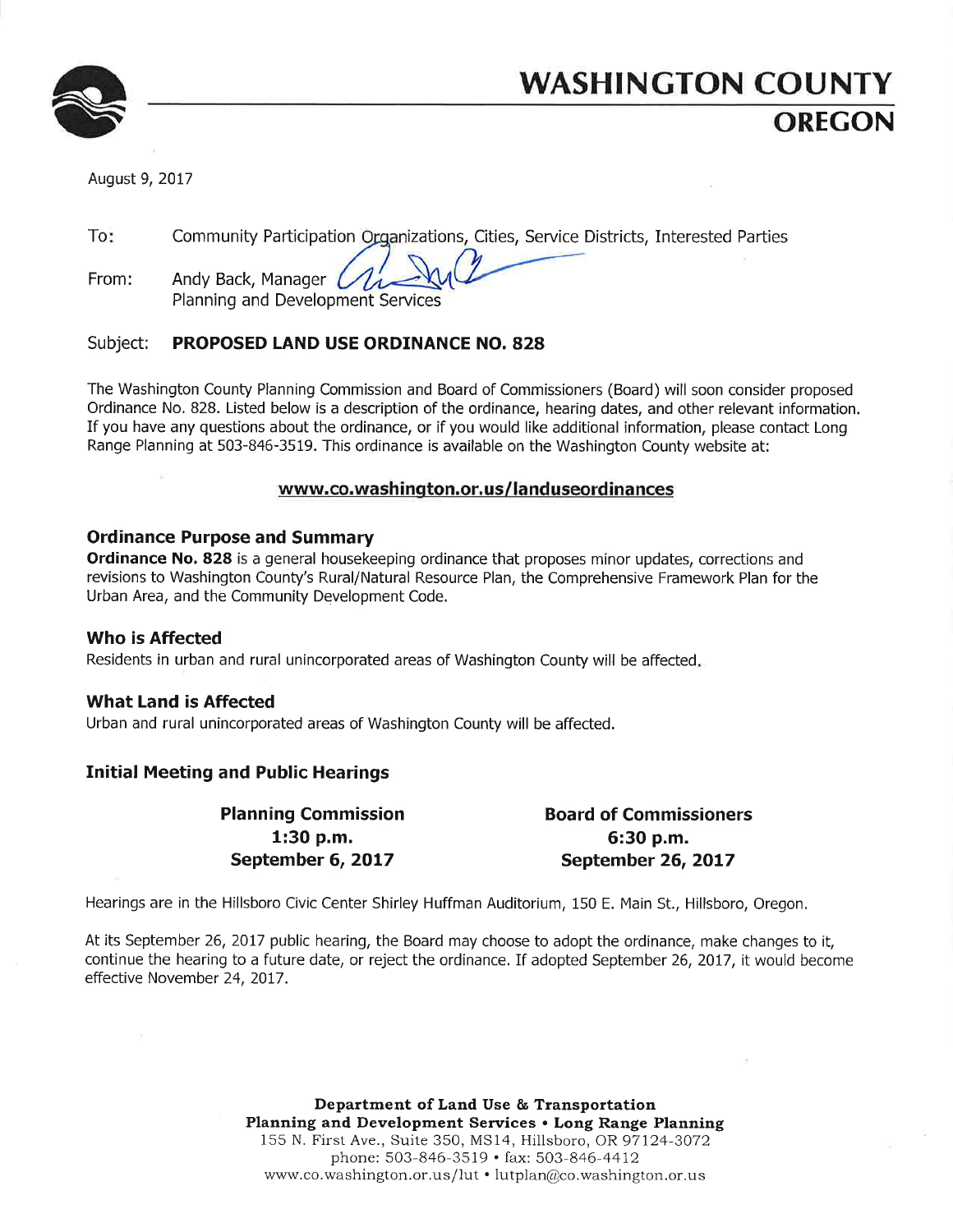#### **Key Provisions**

**Rural/Natural Resource Plan Policies Amended** 

**Urban Comprehensive Framework Plan Policies Amended** 

**Community Development Code Sections Amended** 

#### **Policy 2 - Citizen Involvement & Appendix A - Glossary**

Updates references to Committee for Community Involvement (CCI), Community Participation Organization (CPO), and Board of Commissioners, adds clarifying text regarding the County's Community Engagement Program created in 2016

#### **Policy 2 - Citizen Involvement & Appendix A - Glossary**

Updates references to Committee for Community Involvement (CCI), Community Participation Organization (CPO), and Board of Commissioners, adds clarifying text regarding the County's Community Engagement Program created in 2016

 **107 - Planning Participants; 204** – **Notice of Type I, II or III Development Actions; 205 – Public Hearings; & 217 – Director's Interpretation:**  Updates references to Committee for Community Involvement

(CCI), Community Participation Organization (CPO) in the abovelisted CDC sections

- **203 Processing Type I, II and II Development Actions:**  Updates references to Committee for Community Involvement (CCI), Community Participation Organization (CPO) and clarifies text related to neighborhood meetings
- **201 Development Permit:** Adds cross-reference
- **356 Land Extensive Industrial District (MAE):** Corrects cross-reference
- **379 Mineral and Aggregate Overlay District & 427 – Solar Access Standards:** Corrects cross-reference
- **418 Setbacks:** Corrects description of standard and its associated illustration
- **421 Flood Plain and Drainage Hazard Area Development:**  Restores reference to Army Corps of Engineers map series inadvertently removed by ordinance in 2014
- **430 Special Use Standards:** Corrects cross-reference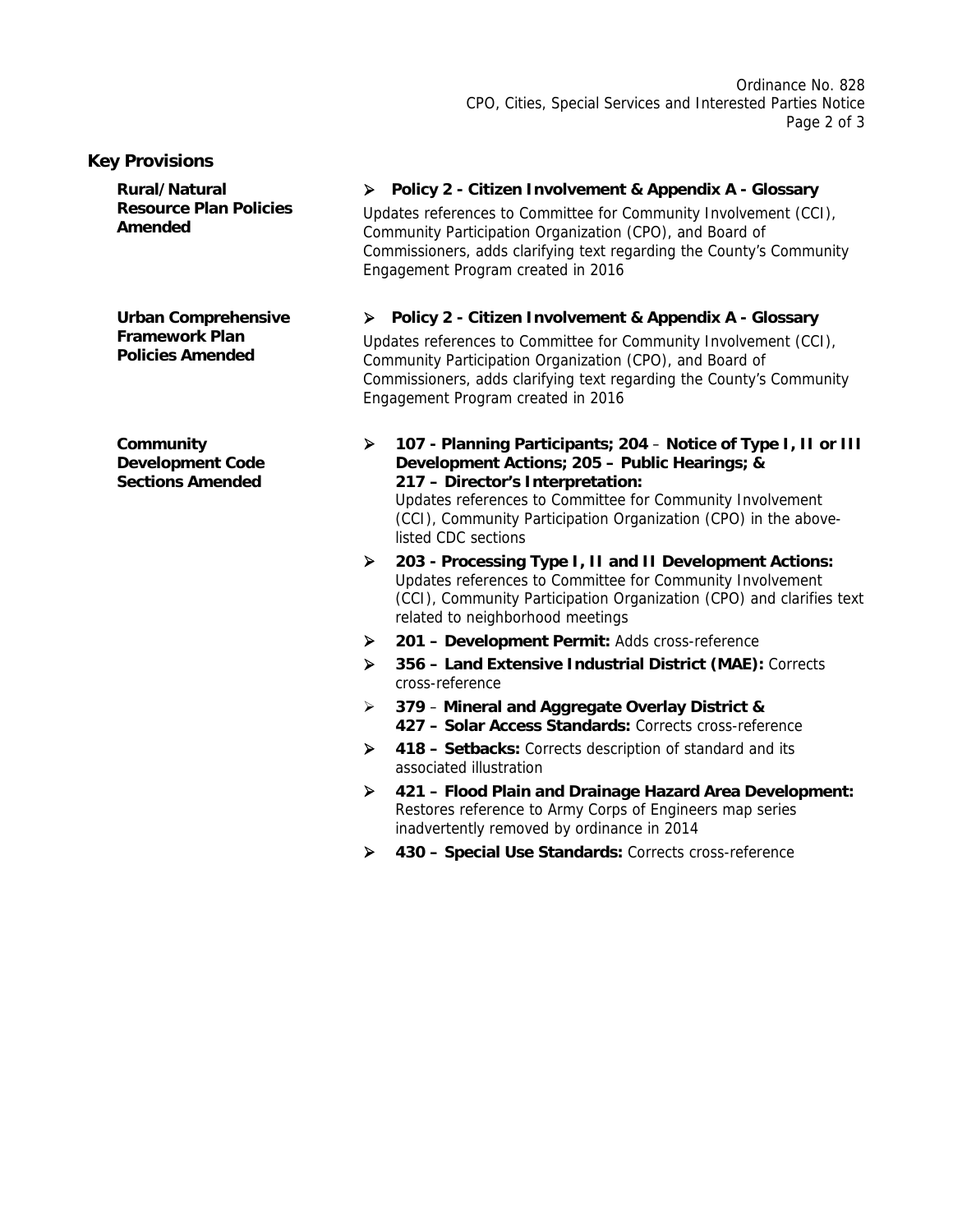Ordinance No. 828 CPO, Cities, Special Services and Interested Parties Notice Page 3 of 3 **How to Submit Comments**  Submit oral or written testimony to the Planning Commission and/or the Board at one of the public hearings. Written testimony, including email, may be sent to the Planning Commission or Board in advance of the public hearings in care of Long Range Planning. • Include the author's name and address with any public testimony. Washington County, Department of Land Use & Transportation Planning and Development Services, Long Range Planning 155 N. First Ave., Suite 350, MS14, Hillsboro, OR 97124-3072 Telephone: 503-846-3519 Fax: 503-846-4412 Email: lutplan@co.washington.or.us **Staff Contact Angela Brown, Assistant Planner** Telephone: 503-846-3968 Email: angela\_brown@co.washington.or.us **Proposed ordinance is available at the following locations:**  • Department of Land Use & Transportation, at the address listed above **www.co.washington.or.us/landuseordinances**

- Cedar Mill Community Library and Tigard Public Library
- Community Participation Organizations (CPOs); Call 503-846-6288 for a directory of CPOs

S:\PLNG\WPSHARE\2017 Ord\Ord828\_Housekeeping\Notices\_MailingLabels\_Affidavits\CPO\_Cities\828\_CPO\_Cities\_080917.docx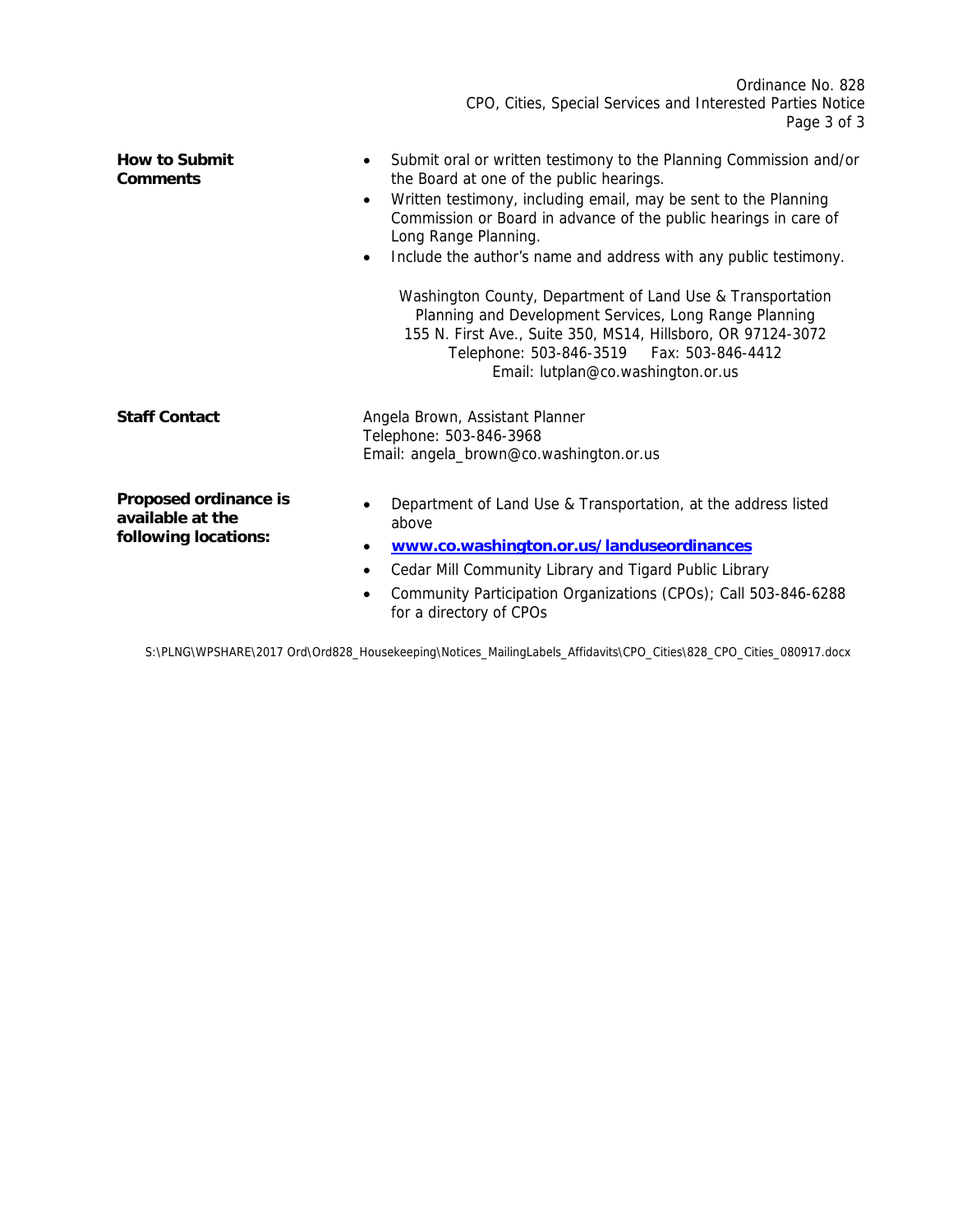AHB = 2 2017

Washington County

Gounty Clerk

# BEFORE THE BOARD OF COUNTY COMMISSIONERS

#### FOR WASHINGTON COUNTY, OREGON

**ORDINANCE 828** 

An Ordinance Amending the Rural/Natural Resource Plan, the Comprehensive Framework Plan for the Urban Area, and the Community Development Code Relating to Housekeeping Changes and General Updates

The Board of County Commissioners of Washington County, Oregon ("Board") ordains as follows:

**SECTION 1** 

A. The Board recognizes that the Rural/Natural Resource Plan Element of the Comprehensive Plan (Volume III) was readopted with amendments, by way of Ordinance No. 307, and subsequently amended by Ordinance Nos. 342, 383, 411, 412, 458, 459, 462, 480, 482, 499, 539, 547, 572, 574, 578, 588, 598, 606, 609, 615, 628, 630, 631, 637, 643, 648, 649, 653, 662, 671, 686, 733, 740, 753, 764, 772, 776, 796, 809, and 813-814.

**B.** The Board recognizes that the Comprehensive Framework Plan for the Urban Area Element of the Comprehensive Plan (Volume II) was readopted with amendments on September 9, 1986, and subsequently amended by Ordinance Nos. 343, 382, 432, 459, 471, 480, 483, 516, 517, 526, 551, 555, 561, 571, 572, 588, 590, 598, 608-610, 612-615, 620, 624, 631, 632, 637, 643, 649, 662, 666, 669, 671, 683, 686, 694, 712, 726, 730, 732, 733, 739, 742, 744, 745, 753, 758, 764, 769, 771, 775, 785, 788-790, 796, 799, 802, 805, 809, and 813-814.  $C_{\cdot}$ The Board recognizes that the Community Development Code Element of the Comprehensive Plan (Volume IV) was readopted with amendments on September 9, 1986, by way of Ordinance No. 308, and subsequently amended by Ordinance Nos. 321, 326, 336-341, 22

Page 1 - ORDINANCE 828

**WASHINGTON COUNTY COUNSEL** 161 NW ADAMS AVENUE, SUITE 306, MS 24 HILLSBORO, OR 97124 PHONE: 503 846-8747 - FAX: 503 846-8636

17-6683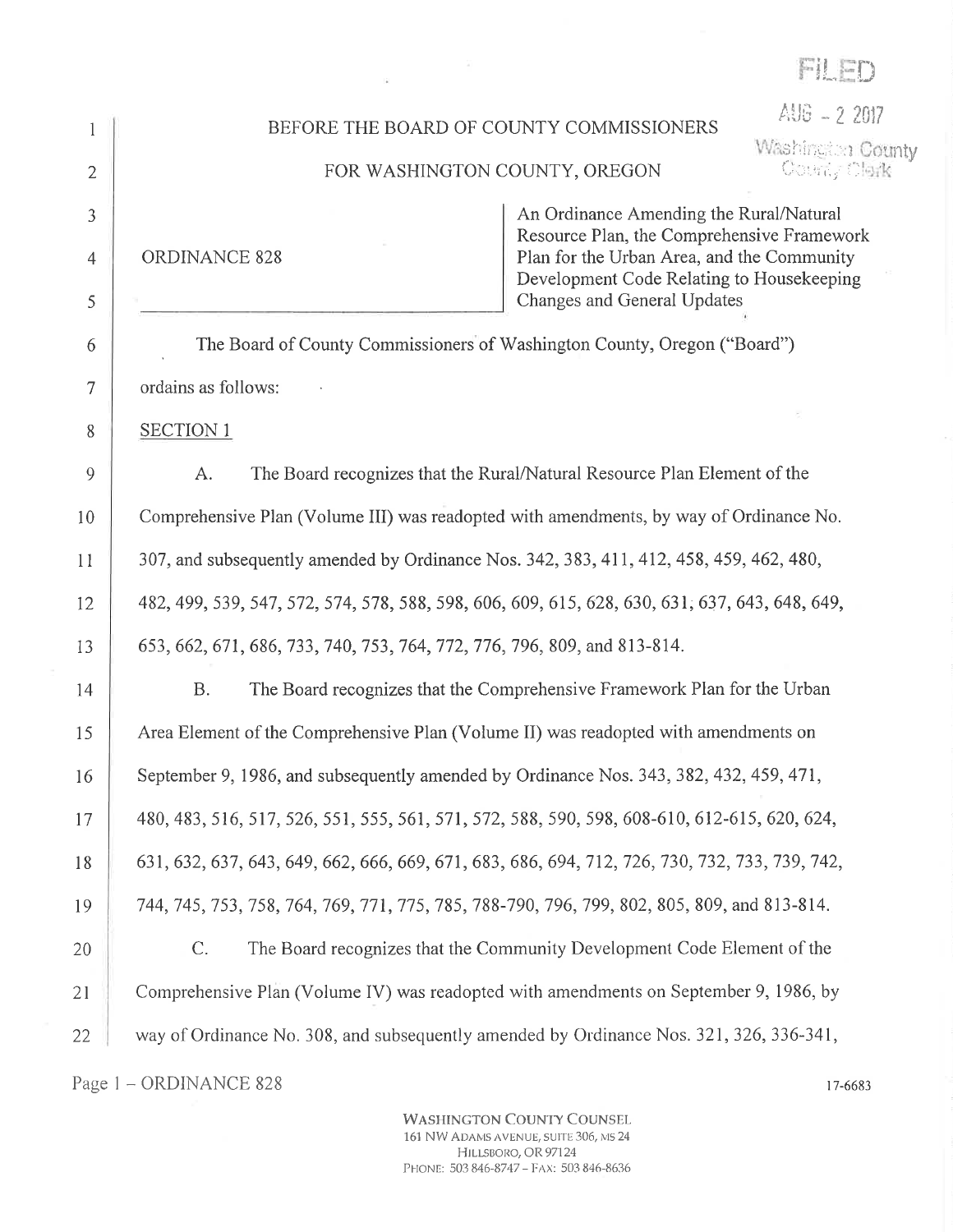356-363, 372-378, 380, 381, 384-386, 392, 393, 397, 399-403, 407, 412, 413, 415, 417 ,421- 423, 428-434, 436, 437, 439, 441-443, 449, 451-454, 456, 457, 462-464, 467-469, 471, 478- 481, 486-489, 504, 506-512, 517-523, 525, 526, 528, 529, 538, 540, 545, 551-555, 558-561, 573, 575-577, 581, 583, 588, 589, 591-595, 603-605, 607-610, 612, 615, 617, 618, 623, 624, 628, 631, 634, 635, 638, 642, 644, 645, 648, 649, 654, 659-662, 667, 669, 670, 674, 676, 677, 682-686, 692, 694-698, 703, 704, 708, 709, 711, 712, 718-720, 722, 725, 730, 732, 735, 739, 742-745, 754- 758, 760, 762, 763, 765, 766, 769-776, 782-788, 791, 792, 797-802, 804, 809- 811, and 813-815.

D. As part of its ongoing planning efforts Washington County staff has identified the need for minor limited non-policy changes and general updates to improve the efficiency and effectiveness of the Comprehensive Plan. The Board recognizes that such changes are necessary from time to time for the benefit and welfare of the residents of Washington County, Oregon.

14 15 16 17 18 19 E. Under the provisions of Washington County Charter Chapter X, the Department of Land Use and Transportation has carried out its responsibilities, including preparation of notices, and the County Planning Commission has conducted one or more public hearings on the proposed amendments and has submitted its recommendations to the Board. The Board finds that this Ordinance is based on that recommendation and any modifications made by the Board, as a result of the public hearings process.

20 21 22 F. The Board finds and takes public notice that it is in receipt of all matters and information necessary to consider this Ordinance in an adequate manner and finds that this Ordinance complies with the Statewide Planning Goals, the standards for legislative plan

#### Page  $2 -$  ORDINANCE 828 17-6683

1

2

3

4

5

6

7

8

9

10

11

12

13

**WASHINGTON COUNTY COUNSEL** 161 NW ADAMS AVENUE, SUITE 306, MS 24 HILLSBORO, OR 97124 PHONE: 503 846-8747 – FAX: 503 846-8636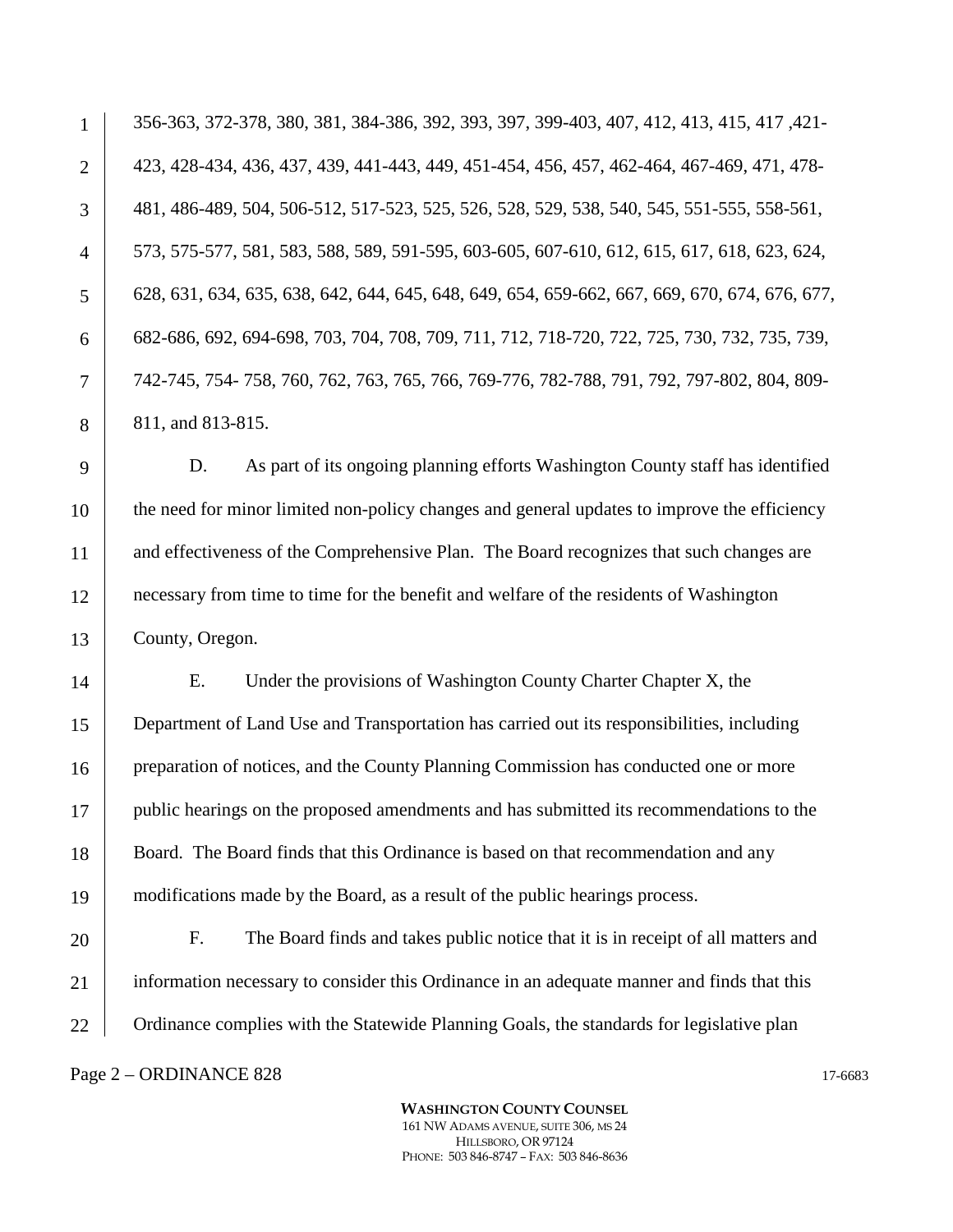| $\mathbf{1}$   | adoption as set forth in Chapters 197 and 215 of the Oregon Revised Statutes, the Washington |  |  |
|----------------|----------------------------------------------------------------------------------------------|--|--|
| $\overline{c}$ | County Charter, the Washington County Community Development Code, and the Washington         |  |  |
| 3              | County Comprehensive Plan.                                                                   |  |  |
| 4              | <b>SECTION 2</b>                                                                             |  |  |
| 5              | The following exhibits, attached hereto and incorporated herein by reference, are            |  |  |
| 6              | adopted as amendments to the designated documents as follows:                                |  |  |
| 7              | Exhibit 1 (2 pages), amends the Rural/Natural Resource Plan:<br>A.                           |  |  |
| 8              | 1. Policy 2, Citizen Involvement; and                                                        |  |  |
| 9              | 2. Appendix A, Glossary.                                                                     |  |  |
| 10             | <b>B.</b><br>Exhibit 2 (2 pages), amends the following Sections of the Comprehensive         |  |  |
| 11             | Framework Plan for the Urban Area:                                                           |  |  |
| 12             | 1. Policy 2 Citizen Involvement; and                                                         |  |  |
| 13             | 2. Appendix A, Glossary.                                                                     |  |  |
| 14             | C.<br>Exhibit 3 (7 pages), amends the following Sections of the Community                    |  |  |
| 15             | Development Code:                                                                            |  |  |
| 16             | 1. Section 107 – Planning Participants;                                                      |  |  |
| 17             | 2. Section 201 – Development Permit;                                                         |  |  |
| 18             | Section 203 – Processing Type I, II and III Development Actions;<br>3.                       |  |  |
| 19             | 4. Section 204 – Notice of Type I, II or III Development Actions;                            |  |  |
| 20             | 5. Section 205 – Public Hearings;                                                            |  |  |
| 21             | Section 217 – Director's Interpretation<br>6.                                                |  |  |
| 22             | 7. Section 356 – Land Extensive Industrial District (MAE);                                   |  |  |

Page 3 – ORDINANCE 828 17-6683

**WASHINGTON COUNTY COUNSEL** 161 NW ADAMS AVENUE, SUITE 306, MS 24 HILLSBORO, OR 97124 PHONE: 503 846-8747 – FAX: 503 846-8636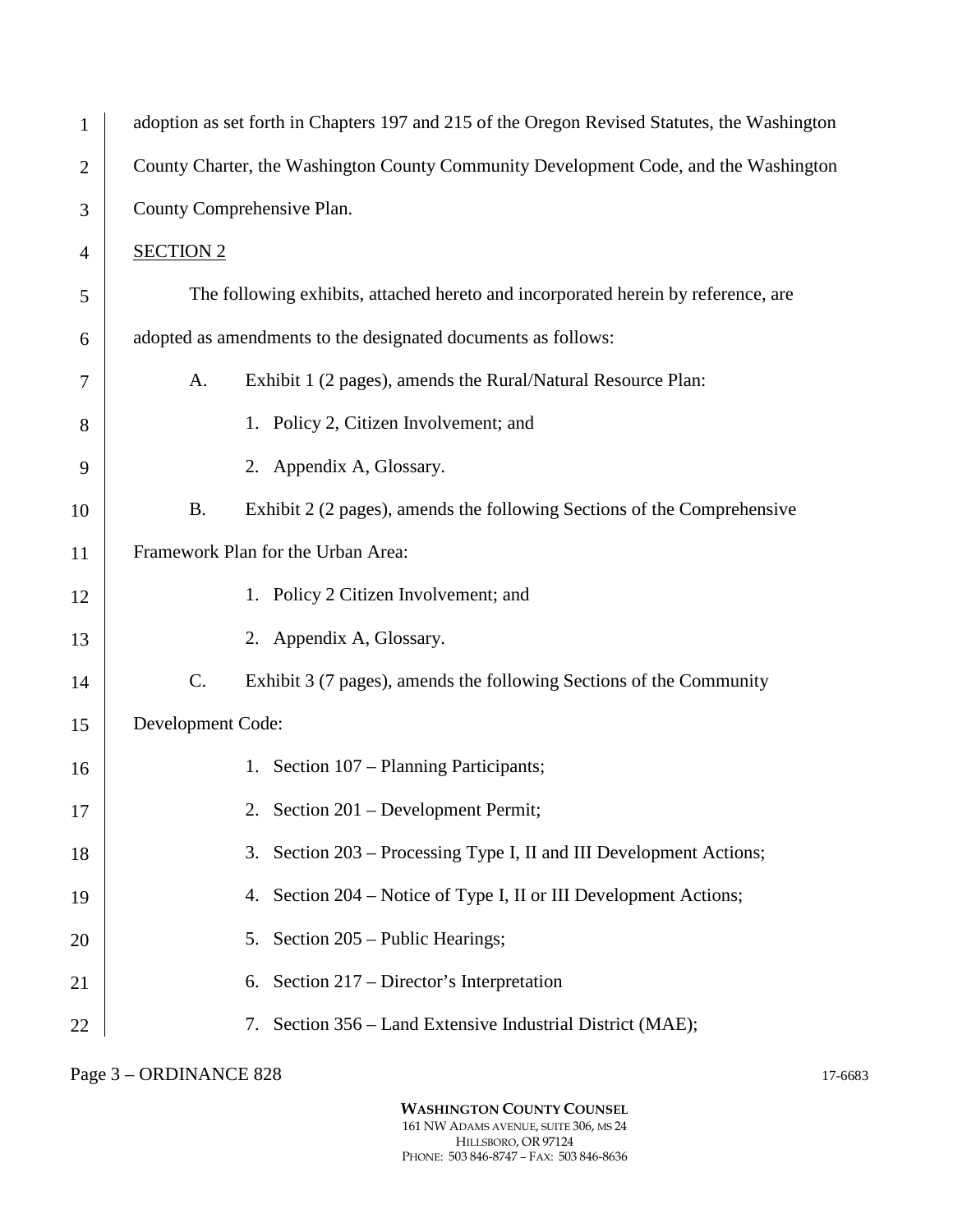| $\mathbf{1}$   | 8. Section 379 – Mineral and Aggregate Overlay District;                                    |
|----------------|---------------------------------------------------------------------------------------------|
| $\overline{2}$ | 9. Section 418 – Setbacks;                                                                  |
| 3              | 10. Section 421 – Flood Plain and Drainage Hazard Area Development;                         |
| 4              | 11. Section 427 – Solar Access Standards; and                                               |
| 5              | 12. Section 430 – Special Use Standards.                                                    |
| 6              | <b>SECTION 3</b>                                                                            |
| 7              | All other Comprehensive Plan provisions that have been adopted by prior ordinance,          |
| 8              | which are not expressly amended or repealed herein, shall remain in full force and effect.  |
| 9              | <b>SECTION 4</b>                                                                            |
| 10             | All applications received prior to the effective date shall be processed in accordance      |
| 11             | with ORS 215.427.                                                                           |
| 12             | <b>SECTION 5</b>                                                                            |
| 13             | If any portion of this Ordinance, including the exhibit, shall for any reason be held       |
| 14             | invalid or unconstitutional by a body of competent jurisdiction, the remainder shall not be |
| 15             | affected thereby and shall remain in full force and effect.                                 |
| 16             | <b>SECTION 6</b>                                                                            |
| 17             | The Office of County Counsel and Department of Land Use and Transportation are              |
| 18             | authorized to prepare planning documents to reflect the changes adopted under Section 2 of  |
| 19             | this Ordinance, including deleting and adding textual material and maps, renumbering pages  |
| 20             | or sections, and making any technical changes not affecting the substance of these          |
| 21             | amendments as necessary to conform to the Washington County Comprehensive Plan format.      |
| 22             | //                                                                                          |

# Page 4 – ORDINANCE 828 17-6683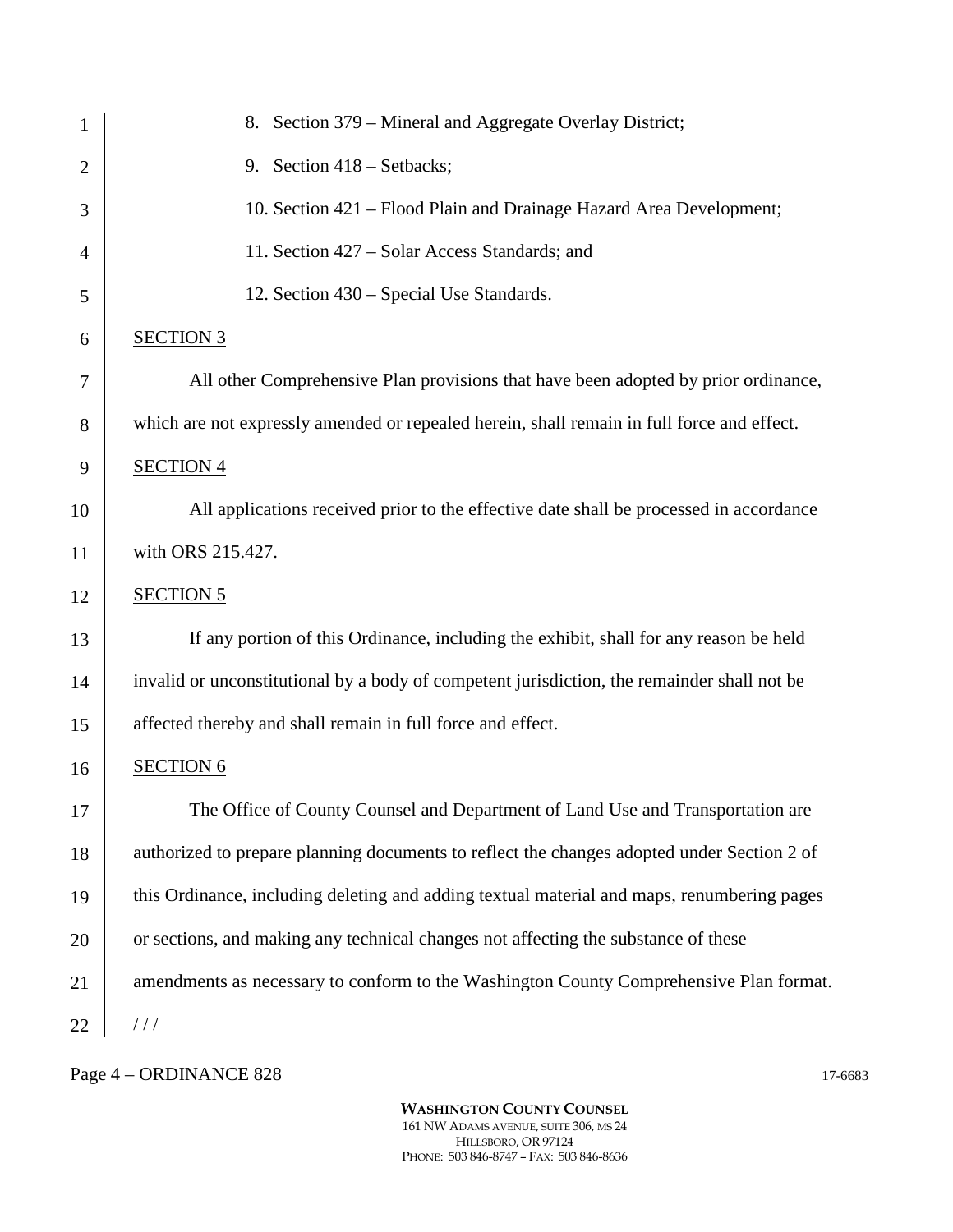| 1              | <b>SECTION 7</b>                                                                     |                 |                                                                                   |  |
|----------------|--------------------------------------------------------------------------------------|-----------------|-----------------------------------------------------------------------------------|--|
| $\overline{2}$ | This Ordinance shall take effect on November 24, 2017.                               |                 |                                                                                   |  |
| 3              |                                                                                      |                 | ENACTED this _______ day of __________________, 2017, being the _________ reading |  |
| $\overline{4}$ | and __________ public hearing before the Board of County Commissioners of Washington |                 |                                                                                   |  |
| 5              | County, Oregon.                                                                      |                 |                                                                                   |  |
| 6              |                                                                                      |                 | <b>BOARD OF COUNTY COMMISSIONERS</b><br>FOR WASHINGTON COUNTY, OREGON             |  |
| 7              |                                                                                      |                 |                                                                                   |  |
| 8              |                                                                                      | <b>CHAIRMAN</b> |                                                                                   |  |
| 9              |                                                                                      |                 |                                                                                   |  |
| 10             |                                                                                      |                 | RECORDING SECRETARY                                                               |  |
| 11             | <b>READING</b>                                                                       |                 | <b>PUBLIC HEARING</b>                                                             |  |
| 12             | First                                                                                |                 |                                                                                   |  |
| 13             |                                                                                      |                 |                                                                                   |  |
|                | Fourth                                                                               |                 |                                                                                   |  |
| 14             |                                                                                      |                 |                                                                                   |  |
| 15             |                                                                                      |                 |                                                                                   |  |
|                |                                                                                      |                 | Nay:                                                                              |  |
| 16             |                                                                                      |                 |                                                                                   |  |
| 17             |                                                                                      |                 |                                                                                   |  |
|                |                                                                                      |                 |                                                                                   |  |
| 18             |                                                                                      |                 |                                                                                   |  |
| 19             |                                                                                      |                 |                                                                                   |  |
| $20\,$         |                                                                                      |                 |                                                                                   |  |
| 21             |                                                                                      |                 |                                                                                   |  |
| $22\,$         |                                                                                      |                 |                                                                                   |  |

Page 5 – ORDINANCE 828 17-6683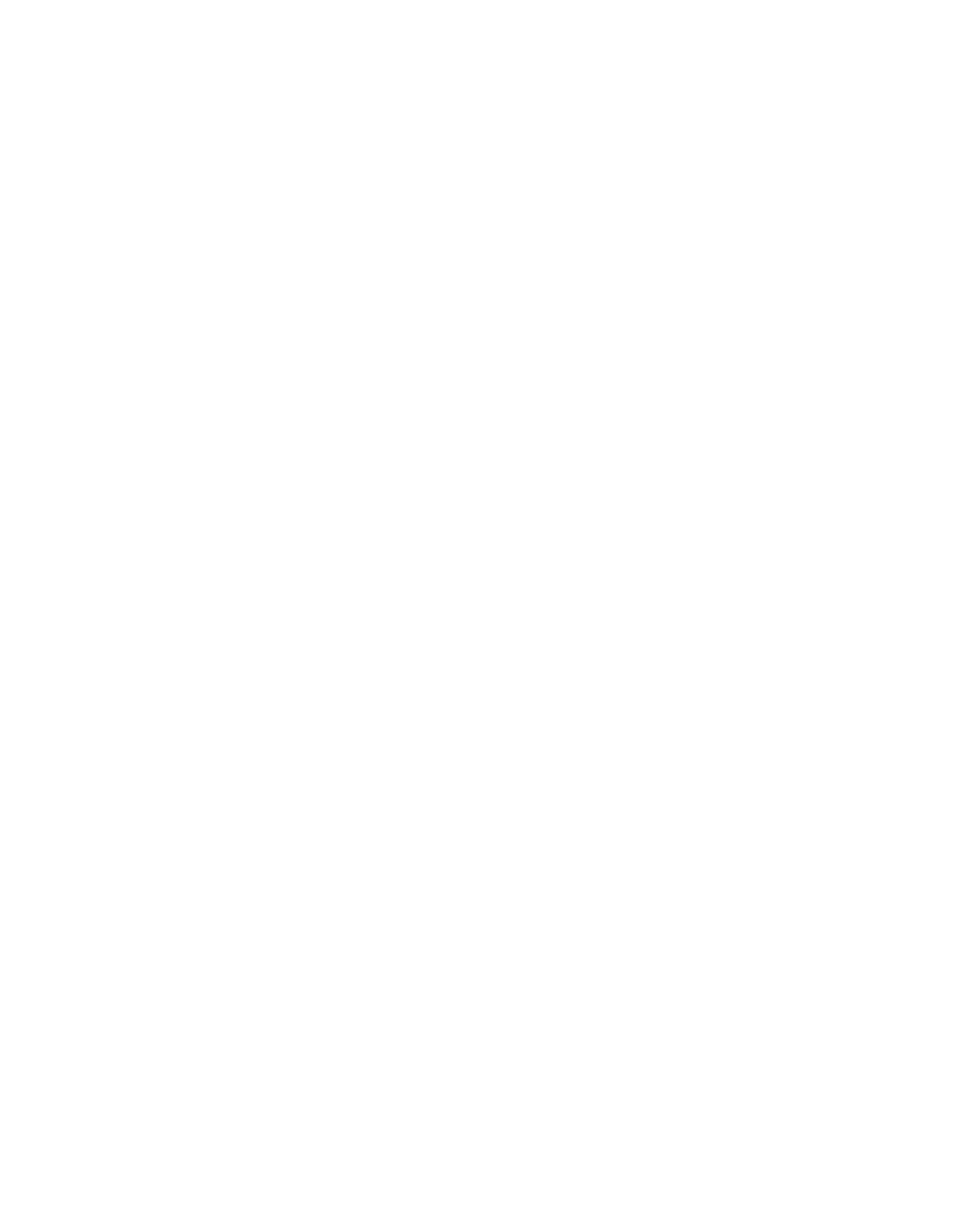The RURAL/NATURAL RESOURCE PLAN is amended to reflect the following:

- References to 'Citizen Participation Organization (CPO)' will be changed to 'Community Participation Organization (CPO)' where appropriate
- References to 'Committee for Citizen Involvement (CCI)' will be changed to 'Committee for Community Involvement (CCI)' where appropriate
- References to 'Board of County Commissioners' or 'Washington County Board of County Commissioners' will be changed to 'Board of Commissioners'

# **POLICY 2, CITIZEN INVOLVEMENT:**

**It is the policy of Washington County to encourage citizen participation in all phases of the planning process and to provide opportunities for continuing involvement and effective communication between citizens and their County government.**

#### **Implementing Strategies**

The County will:

- a. Provide information on planning issues and policies in a clear and understandable form by:
	- 1. Continuing the County/extension "CPO News" newsletter on a regular basis; and
	- 2. Providing information to the media on a regular basis.
- b. Seek and encourage continued citizen involvement through the Community Citizen Participation Organization (CPO) Program. In order to assist in the efficiency of the CPOs, the County may reorganize the boundaries of the various CPOs to provide that there is a community of interest included within the boundary of each CPO. The County will strengthen that program by:
	- 1. Offering support and technical assistance;
	- 2. Maintaining the CCI to assist in the evaluation and implementation of the Community citizen Involvement Program; and
	- 3. Determine the Community citizen Participation Program by Board of Commissioner Resolution and Order.
- c. Provide the opportunity for citizen involvement in all phases of plan revision and amendment processes.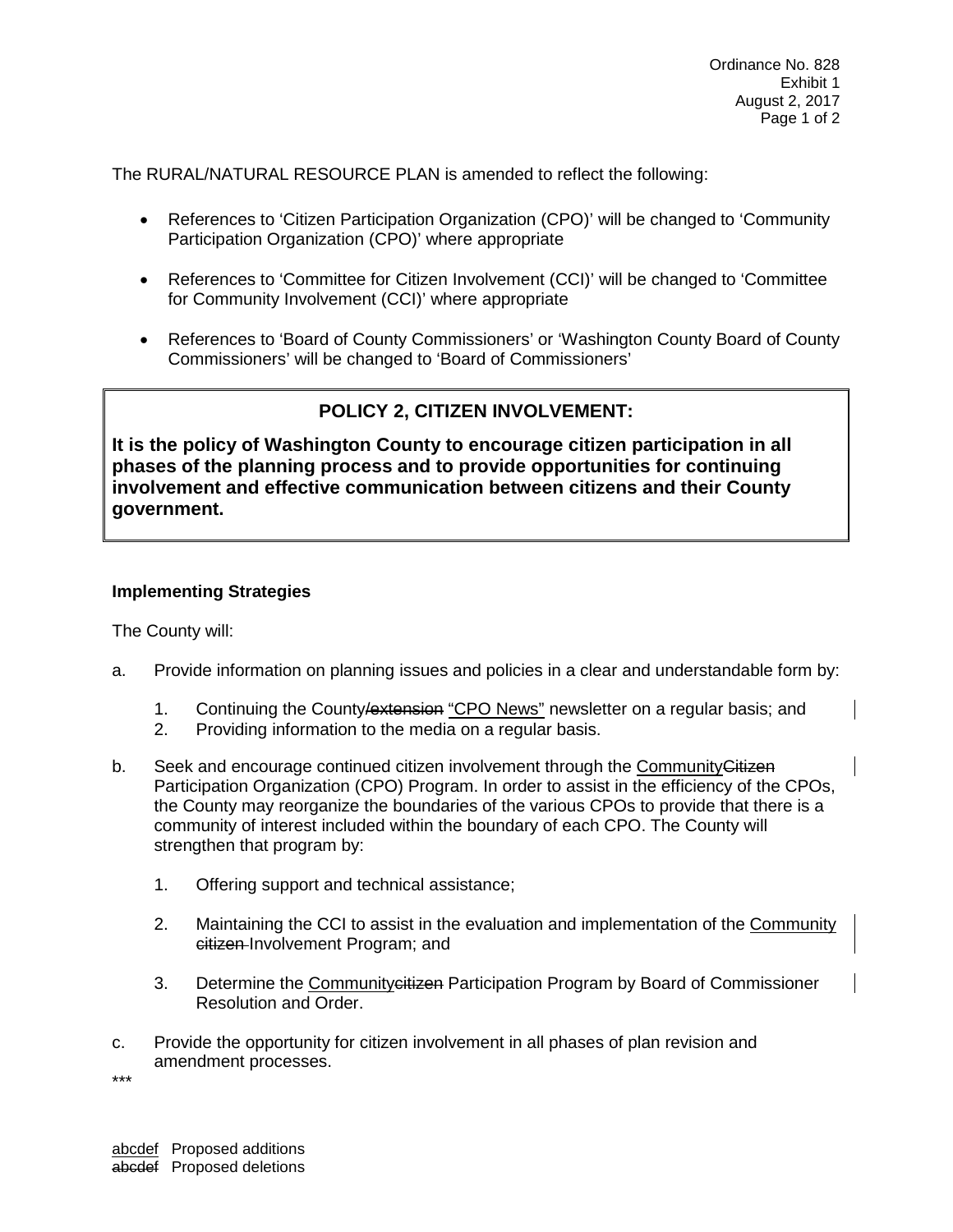#### **Summary Findings and Conclusions**

Comprehensive planning requires, and depends upon, an informed citizensry and community members. For the plan to reflect the needs and values of the residentsettizens of Washington County, public-citizen participation is essential. This meaningful involvement is necessary throughout the planning process and is an integral part of the ongoing planning program.

The planning process utilized by Washington County has emphasized citizen involvement and participation. Information has been disseminated through community meetings, individual mailings and notices, the establishment of special telephone "hot line" numbers media releases and public hearings.

\*\*\*

In June 2016, the County transitioned the CPO program responsibilities from the OSU Extension Office to the County through the creation of the Community Engagement Program. During this transition, the CPO and CCI acronyms were redefined as Community Participation Organization and Committee for Community Involvement.

#### **Appendix A**

**GLOSSARY**

#### **PREFACE**

\*\*\*

**CommunityCitizen Participation Organization (CPO).** An citizen organization comprised of community members and acknowledgedestablished by the Board of County-Commissioners to serve as a vehicle for communication between governments and citizens community members on matters affecting the livability of the community. CPO leaders and representatives comprise the County's Committee for CommunityCitizen Involvement (CCI).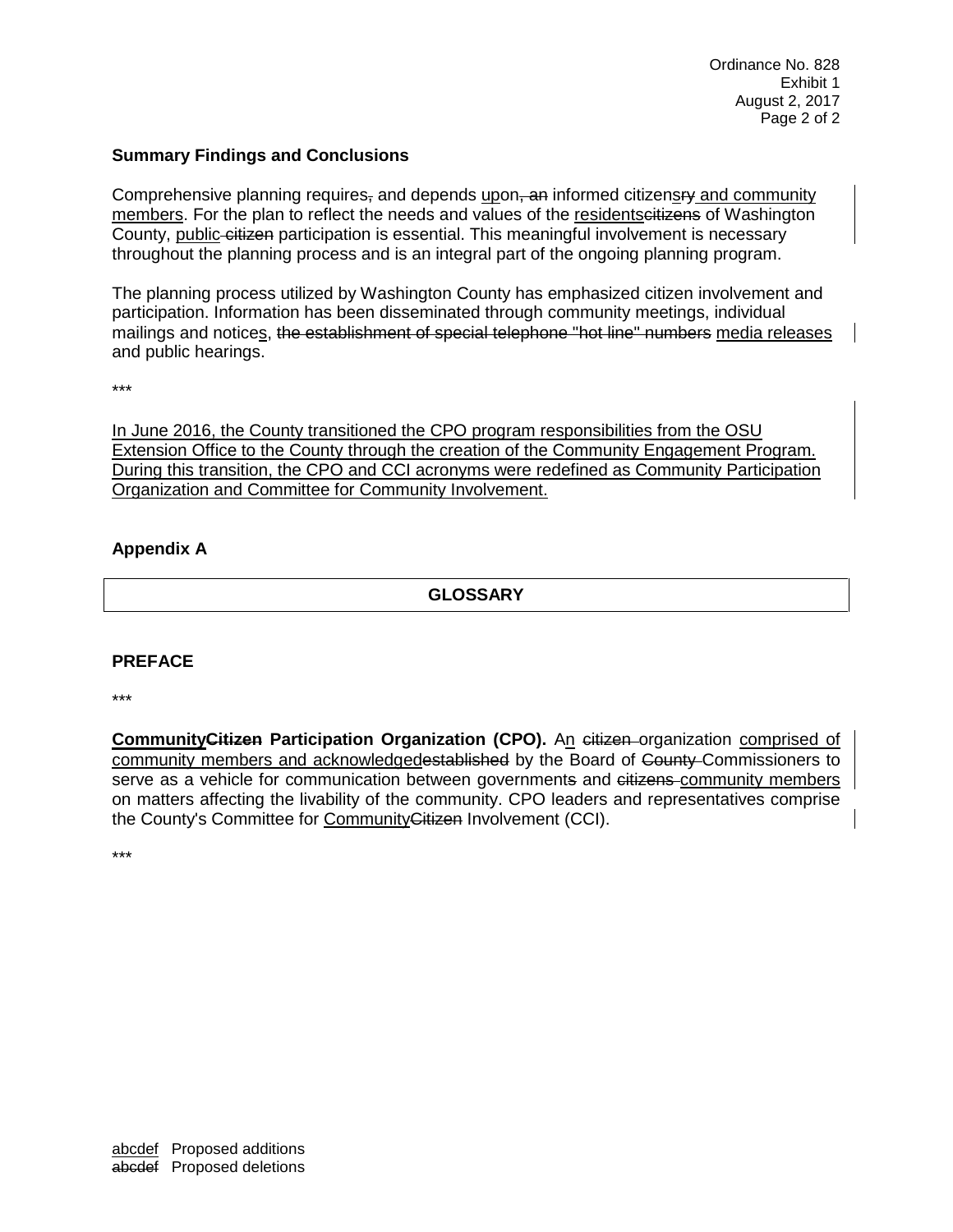The COMPREHENSIVE FRAMEWORK PLAN FOR THE URBAN AREA is amended to reflect the following:

- References to 'Citizen Participation Organization (CPO)' will be changed to 'Community Participation Organization (CPO)'
- References to 'Committee for Citizen Involvement (CCI)' will be changed to 'Committee for Community Involvement (CCI)'
- References to 'Board of County Commissioners' or 'Washington County Board of County Commissioners' will be changed to 'Board of Commissioners'

# **POLICY 2, CITIZEN INVOLVEMENT:**

**It is the policy of Washington County to encourage citizen participation in all phases of the planning process and to provide opportunities for continuing involvement and effective communication between citizens and their county government.**

### **Implementing Strategies**

The County will:

- a. Provide information on planning issues and policies in a clear and understandable form.
- b. Seek and encourage continued citizen involvement through the Community Gitizen Participation Organization (CPO) Program. The County will strengthen that program by:
	- 1. Offering support and technical assistance;
	- 2. Maintaining the Committee for Community Gitizen Involvement (CCI) to assist in the evaluation and implementation of the citizen involvement program;
	- 3. Working with CCI and CPO members while developing the Community Plans by providing them the opportunity, information and assistance necessary for their involvement; and

\*\*\*

#### **Summary Findings and Conclusions**

Comprehensive planning requires, and depends upon, an informed citizensry and community members. For the plan to reflect the needs and values of the residents eitizens of Washington County, publiccitizen participation is essential. This meaningful involvement is necessary throughout the planning process and is an integral part of the ongoing planning program.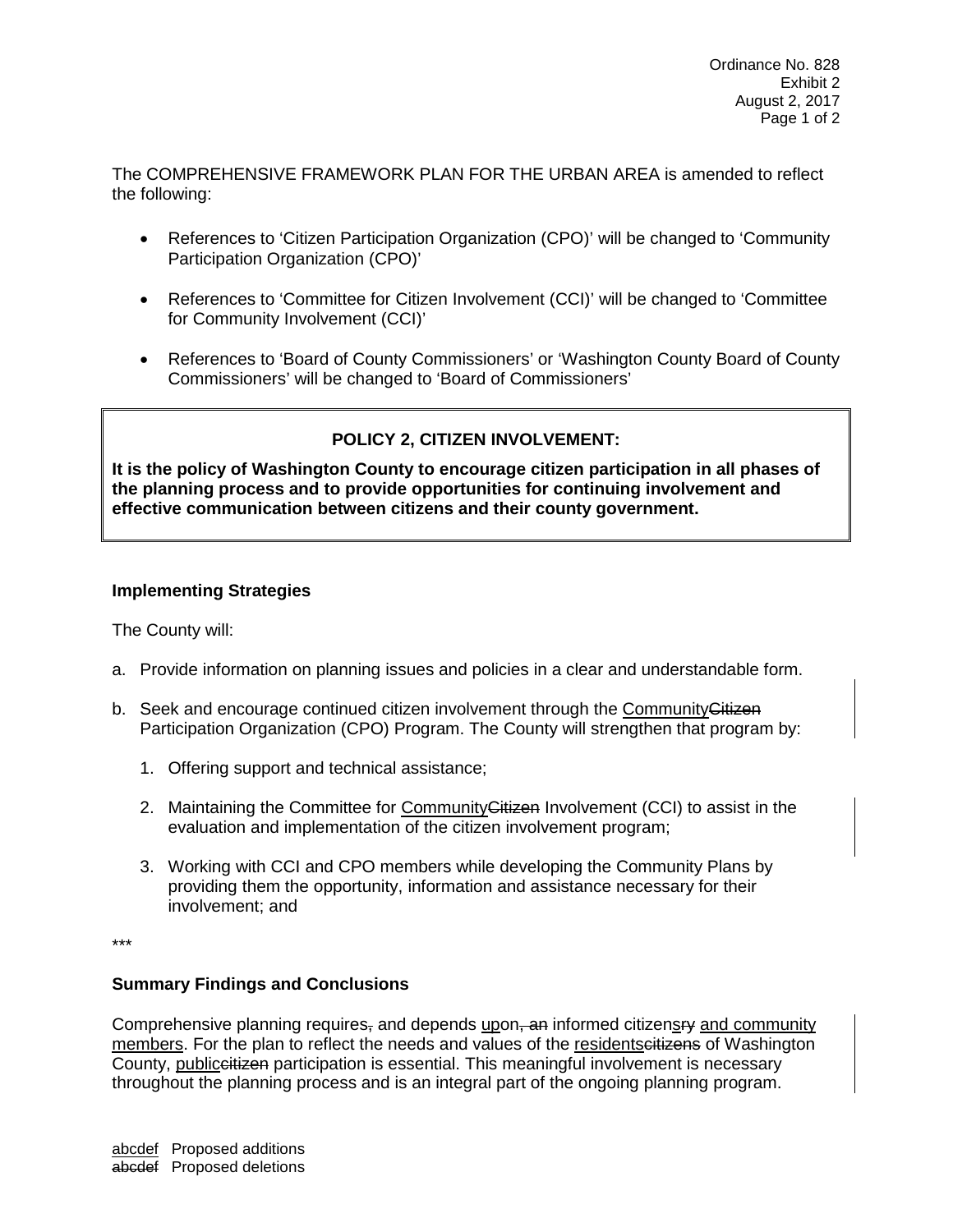\*\*\*

In June 2016, the County transitioned the CPO program responsibilities from the OSU Extension Office to the County through the creation of the Community Engagement Program. During this transition, the CPO and CCI acronyms were redefined as Community Participation Organization and Committee for Community Involvement.

#### **Appendix A**

**GLOSSARY**

#### **PREFACE**

\*\*\*

**CommunityCitizen Participation Organization (CPO).** An citizen organization comprised of community members and acknowledgedestablished by the Board of County Commissioners to serve as a vehicle for communication between governments and eitizens community members on matters affecting the livability of the community. CPO leaders and representatives comprise the County's Committee for CommunityCitizen Involvement (CCI).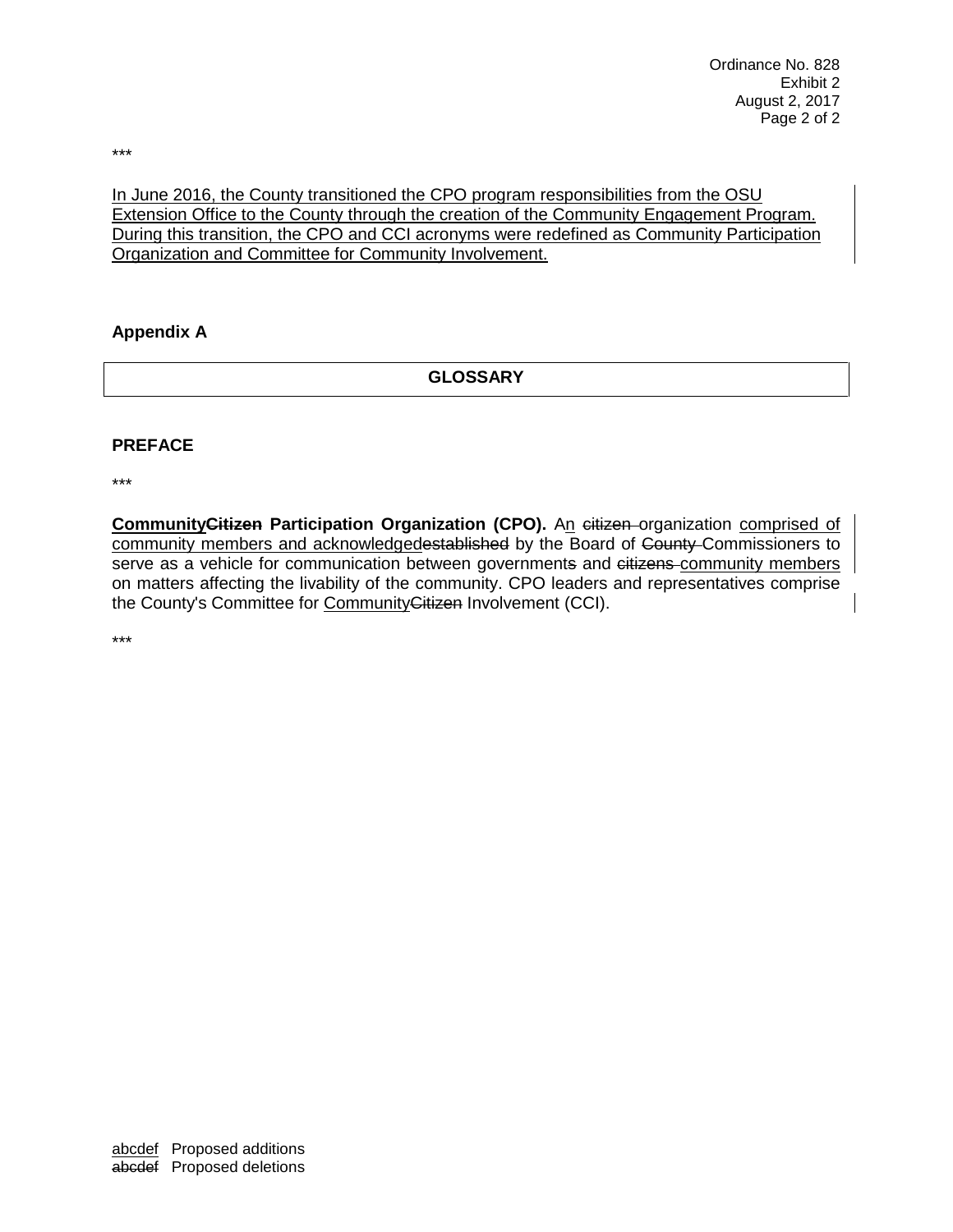Sections of the COMMUNITY DEVELOPMENT CODE are amended to reflect the following:

### **1. SECTION 107 - PLANNING PARTICIPANTS**

#### **107-5 Land Use Ordinance Notices**

- *\*\*\**
- 107-5.3 General Notification List:

\*\*\*

B. The list shall consist of:

\*\*\*

(2) The designated representative of all officially recognized citizen involvement organizations including Community eitizen Participation Organizations (CPOs) and neighborhood organizations or neighborhood associations as defined by Section 107-8.

\*\*\*

107-5.5 Annual Land Use Notice:

\*\*\*

- B. Mailing
	- (1) The annual land use notice shall be included with the ad valorem tax statements mailed by the Department of Assessment & Taxation and shall be mailed to each officially recognized Community Citizen Participation Organization at approximately the same time. In addition, the Board may direct that an annual land use notice may be mailed at such other times as deemed advisable.
	- (2) Failure to receive notice shall not invalidate any ordinance unless caused by willful action and the failure to receive notice results in prejudice to the substantial rights of the person who did not receive notice.

\*\*\*

### **107-6 Committee for CommunityCitizen Involvement (CCI)**

- 107-6.1 Purpose: The purpose of the Committee for Community Gitizen Involvement (CCI) is:
	- A. To serve as the officially recognized citizen and community participation resource committee, which is representative of geographic areas and interests;

\*\*\*

### **107-7 CommunityCitizen Participation Organization (CPO)**

- 107-7.1 Purpose:
	- A. To facilitate effective citizen and community involvement in the planning and development of Washington County.

abcdef Proposed additions abcdef Proposed deletions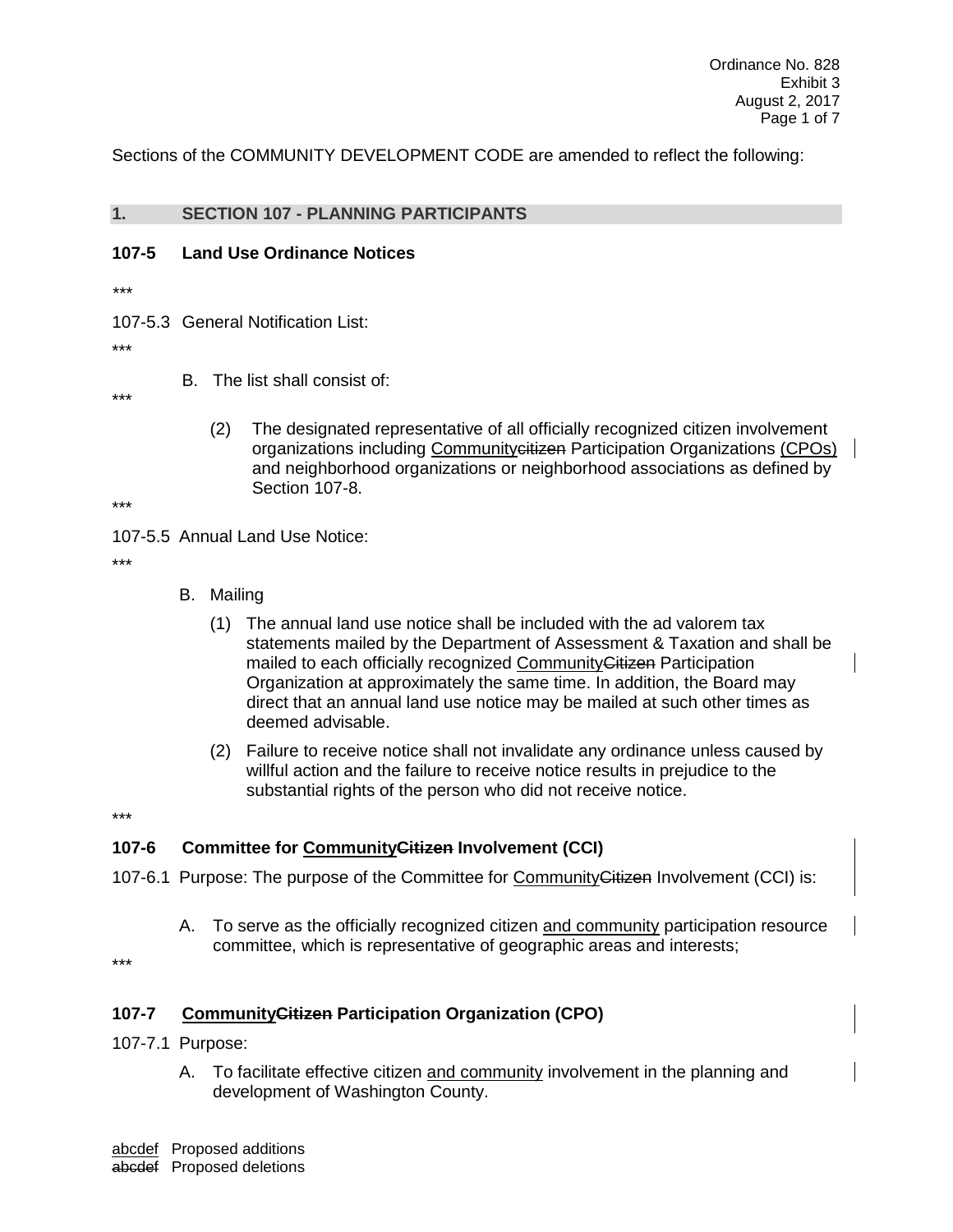- B. To assist in the development of and revisions to the County Comprehensive Plan.
- C. To participate in special projects and studies affecting communities.

\*\*\*

### **2. SECTION 201 - DEVELOPMENT PERMIT**

#### **201-2 Exclusions from Permit Requirement**

The following activities are permitted in each district but are excluded from the requirement of obtaining a development permit. Exclusion from the permit requirement does not exempt the activity from otherwise complying with all applicable standards, conditions and other provisions of this Code. The activities set forth below are not excluded from the requirement to obtain approval of erosion control measures to the extent the activity is subject to Section 426.

\*\*\*

201-2.28 Annexation, boundary changes, or extraterritorial extensions pursuant to ORS 198 and 199. \*\*\*

### **3. SECTION 203 - PROCESSING TYPE I, II AND III DEVELOPMENT ACTIONS**

#### **203-3 Neighborhood Meeting**

203-3.1 Intent and Purpose:

The purpose of the neighborhood meeting is to provide a forummeans for the applicant, and surrounding neighbors, and interested members of the CommunityCitizen Participation Organization (CPO) representatives to meet andto consider review a development proposedal application, and to discussidentify issues/ regarding concerns regarding the proposal so they may be addressed prior to application submittal. in a manner that is consistent with the requirements of this Code. This preliminary meeting is intended to inform, encourage and maximize citizen involvement early in the development process so that the resultant in an application that is more responsive to neighborhood concerns, and to expedite and lessen the expense of the review process by avoiding needless delays, appeals, remands or denials. Early citizen participation through the neighborhood meeting is an effective form of citizen involvement because it provides the opportunity to maximize citizen participation to identify issues very early in the process.

\*\*\*

203-4.2 A complete application is one which contains the information required to address the relevant standards of this Code and the applicable standards and requirements of the Comprehensive Plan as specified by this Code. It shall consist of the following:

\*\*\*

E. A site plan of the property illustrating the property boundaries, proposed and existing: structures and improvements, easements, driveways, water and sewer lines, septic tanks and drainfields, and all drainage courses, and structures within 250 feet of a drainage course…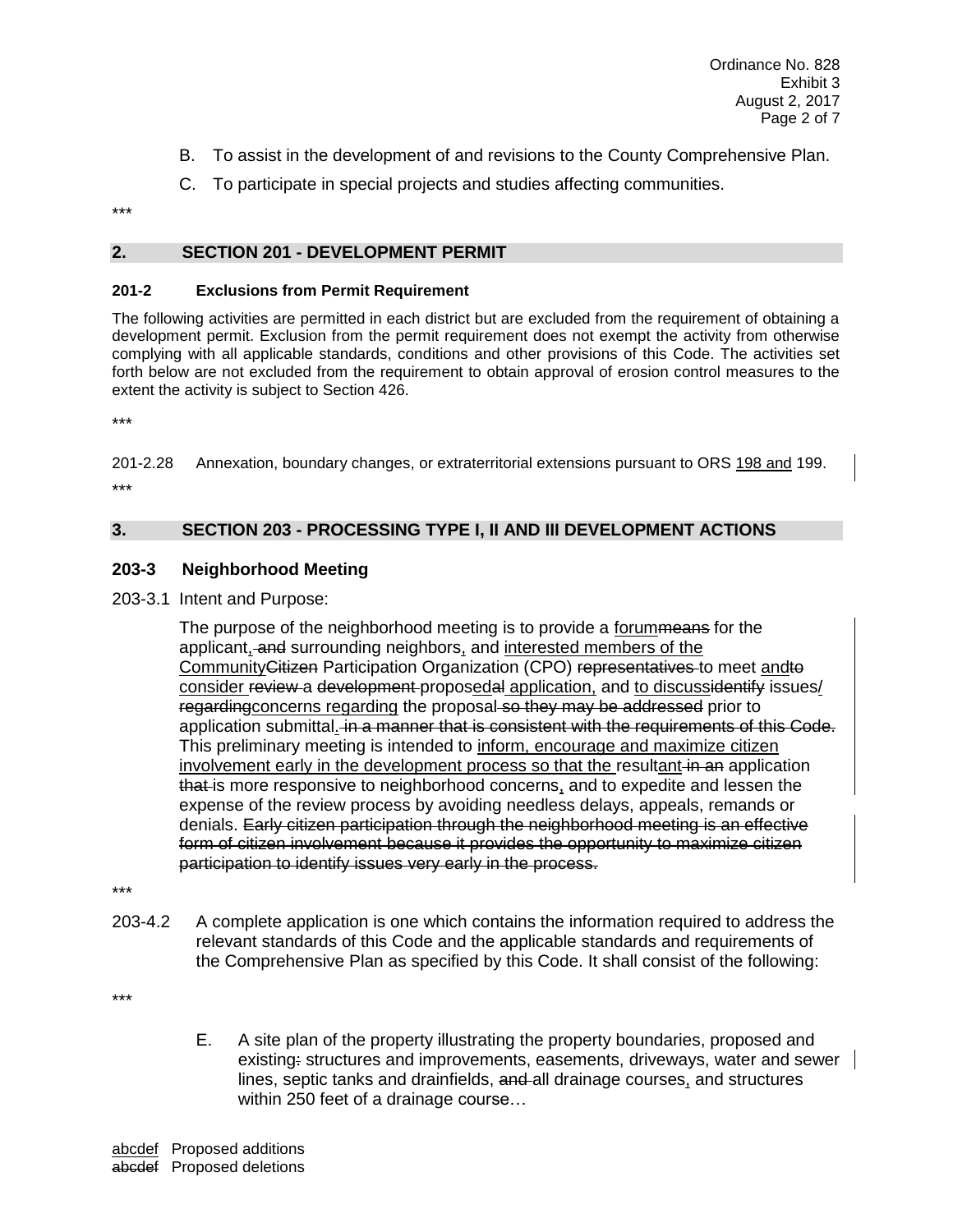### **4. SECTION 204 - NOTICE OF TYPE I, II OR III DEVELOPMENT ACTIONS**

#### **204-3 Type II Actions**

204-3.1 A public notice of pending review shall be mailed to:

- \*\*\*
- C. The recognized Community Gitizen Participation Organization in which subject property is located. When a Director's Interpretation application submitted pursuant to Section 217 does not involve a specific property, public notice of pending review shall be provided to all Community Citizen Participation Organizations;

\*\*\*

204-3.4 Notice of the decision shall be provided to the applicant, all persons who submitted written comments, all persons that were entitled to be mailed a public notice of pending review of the Type II action pursuant to Section 204-3.1; and the CommunityCitizen Participation Organization in which the subject property is located. The notice shall contain:

\*\*\*

### **204-4 Type III Actions**

\*\*\*

204-4.2 The notice of public hearing shall be mailed to:

\*\*\*

C. The recognized Community Citizen Participation Organization within which the subject property is located;

\*\*\*

### **5. SECTION 205 - PUBLIC HEARINGS**

Public hearings on all development actions including appeals, but not including legislative actions, shall be conducted in accordance with this Section.

### **205-3 Parties**

\*\*\*

205-3.2 Only parties shall be entitled to appeal a decision. Only persons who make an appearance of record shall be parties to a Type I or Type III action. Only the applicant, persons who submitted written comments, persons entitled to notice of pending review, and the Community Citizen Participation Organization in which the subject property is located shall be deemed parties to a Type II action.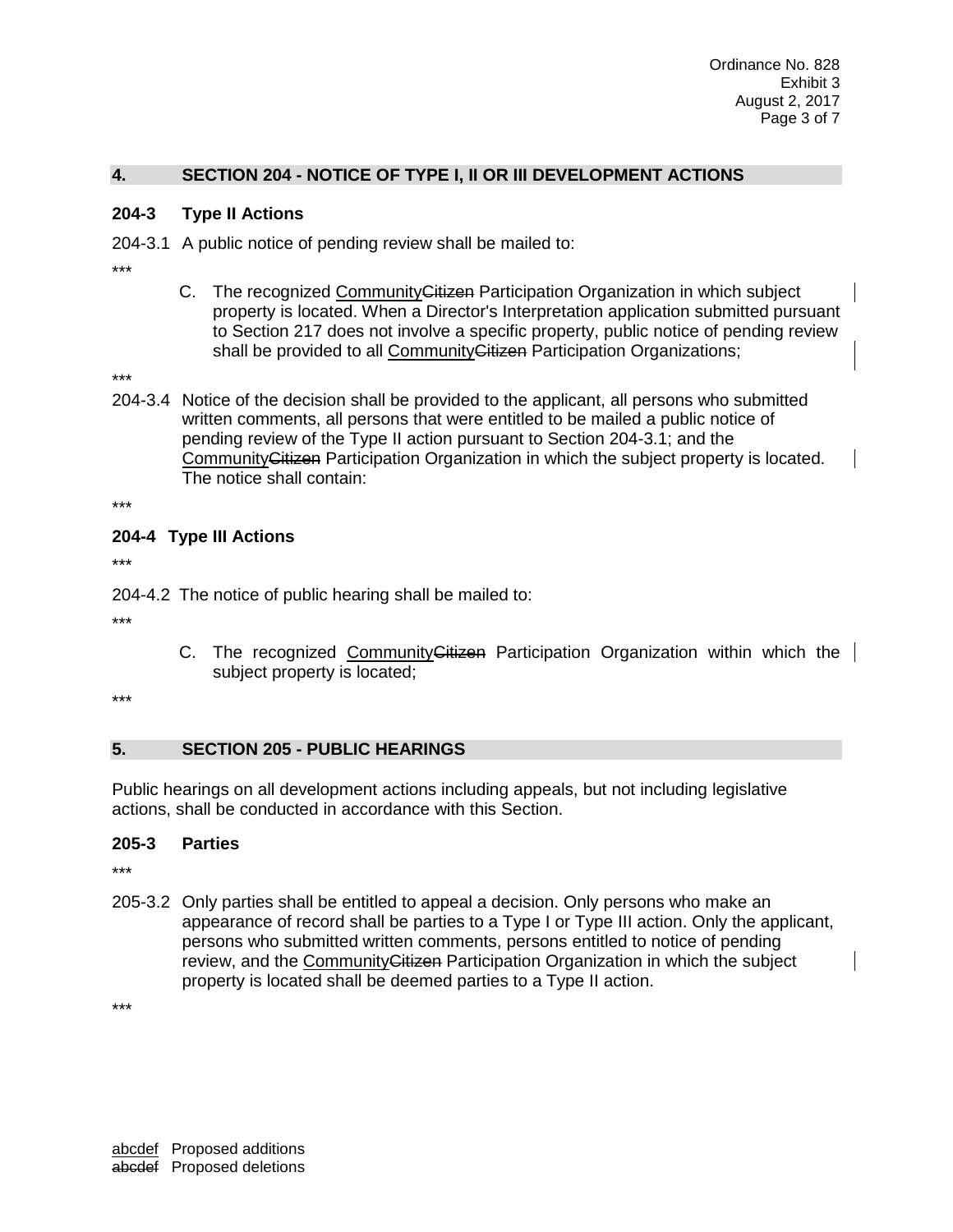#### **6. SECTION 217 - DIRECTOR'S INTERPRETATION**

\*\*\*

#### **217-3 Procedure**

\*\*\*

217-3.4 Public notice of pending review of a Director's Interpretation shall be provided to all CommunityCitizen Participation Organizations (CPOs) as set forth in Section 204-3.1 C. of this Code for an interpretation that does not involve a specific property. Notice of decision shall be provided to all CPOs as set forth in Section 204-3.4 of this Code.

\*\*\*

#### **7. SECTION 356 - LAND EXTENSIVE INDUSTRIAL DISTRICT (MAE)**

#### **356-4 Uses Which May be Permitted Through a Type III Procedure**

\*\*\*

356-4.5 Solid Waste Transfer Station - Section 430403-129.

\*\*\*

### **8. SECTION 379 - MINERAL AND AGGREGATE OVERLAY DISTRICT**

#### **379-15 Review and Enforcement**

\*\*\*

379-15.4 Enforcement

The Planning Director or his/her authorized designee, or a duly authorized peace officer, may issue a Uniform Citation for violation of Section 379, as provided for in Section 215, Code ComplianceEnforcement.

#### **9. SECTION 418 - SETBACKS**

#### **418-4 Fences and Retaining Walls**

The setback requirements of this Code are not applicable to the following fence or retaining wall structures (or any combination thereof) except as required by Section 418-3:

\*\*\*

418-4.7 Residential lots or parcels shall maintain a clear vision area with no sight obscuring fence or wall (does not include retaining wall) more than three (3) feet in height, measured from finished grade, within a fifteen (15) by fifteen (15) foot squaretriangle along a driveway. A clear vision area shall be measured from the property line, sidewalk, or easement for public travel, whichever is closest to the fence line (for design standards see Figure 2 and Figure 3).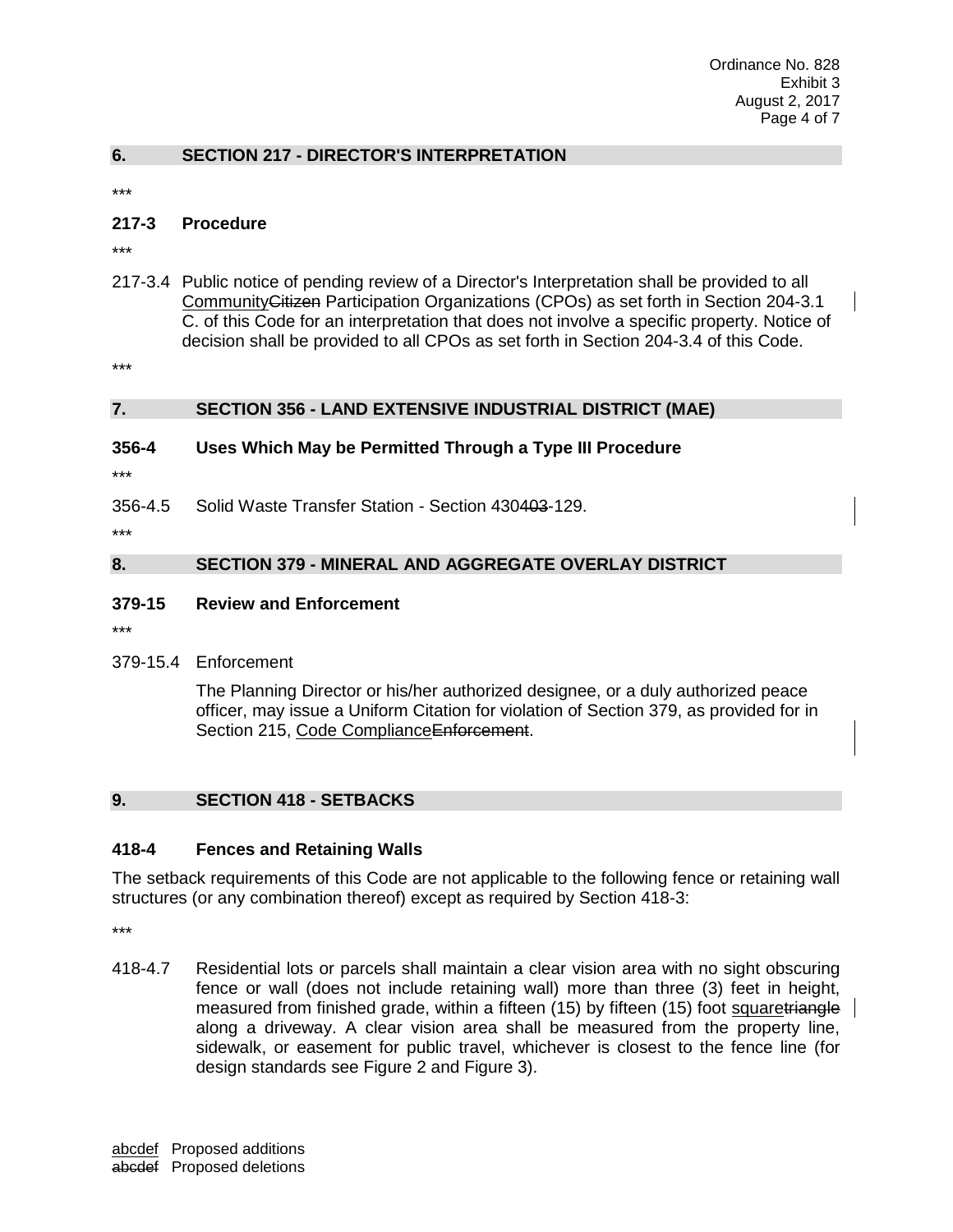### **Figure 2. Plan View**





**\*\*\***

### **10. SECTION 421 - FLOOD PLAIN AND DRAINAGE HAZARD AREA DEVELOPMENT**

The County administers and enforces the State of Oregon Specialty Codes pursuant to the requirement established in ORS 455. The Oregon Specialty Codes contain certain provisions that apply to the design and construction of buildings and structures located in Special Flood Hazard Areas. Therefore, this Section is intended to be administered and enforced in conjunction with the Oregon Specialty Codes.

### **421-1 Lands Subject to Flood Plain and Drainage Hazard Area Standards**

421-1.1 The following maps are adopted by reference as setting forth the flood plain, floodway and drainage hazard areas of Washington County: entitled "Flood Plain Series, Washington County, Oregon, revision 5/01/1974,1/03/1978, 1/1981, 5/25/1983 and 12/12/1983" based upon data from the U.S. Army Corps of Engineers;- "Flood Insurance Rate Map, Washington County, Oregon," effective dates February 18, 2005 and November 4, 2016;"<del>, together with t</del>he "Flood Insurance Study for Washington County, Oregon and Incorporated Areas, dated November 4, 2016" with amendments;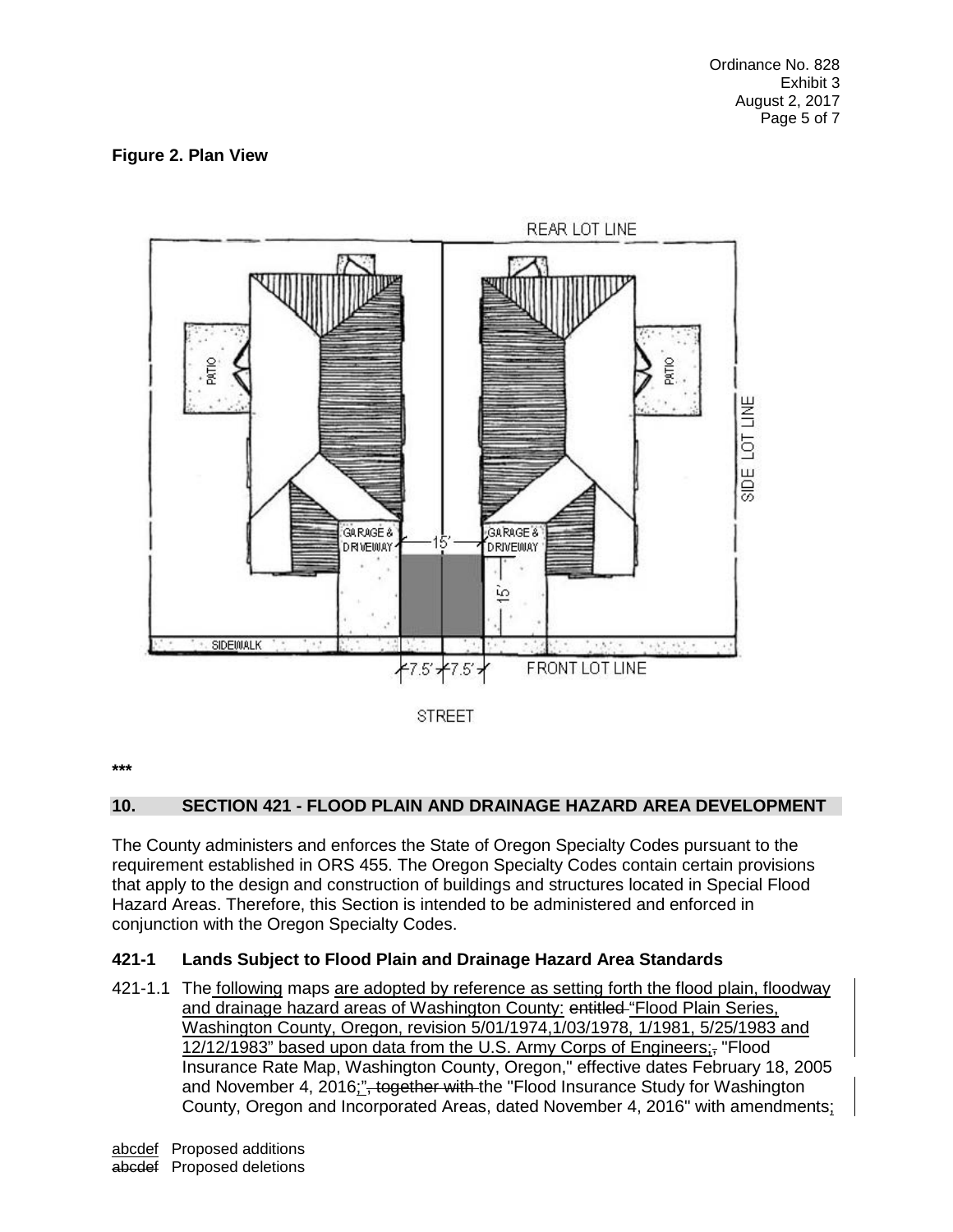and the "Flood Boundary and Floodway Maps", as provided for in the regulations of the Federal Emergency Management Agency (FEMA) (44 CFR part 59-60). are adopted by reference as setting forth the flood plain, floodway and drainage hazard areas of Washington County.

Where the maps are not available, or where the Director determines more accurate information is available, the Director may use any Base Flood Elevation and floodway data available from a federal or state source, or from a licensed professional engineer, to determine the boundaries of the flood plain, floodway and drainage hazard areas of Washington County.

\*\*\*

#### **11. 427 - SOLAR ACCESS STANDARDS**

#### **427-5 Solar Access Permit**

- \*\*\*
- 427-5.6 Permit Enforcement Process
	- A. Enforcement Request

A solar access permittee may request the County to enforce the a solar access permit by providing the following information to the Director:

- (1) A copy of the solar access permit and the site plans recorded with the permit;
- (2) A completed copy of the department's complaint alleged code violation form;
- (3) The legal description of the property on which the alleged nonexempt tree or hedge is situated, the address of the owner(s) of that property, and a scaled site plan of the property showing the nonexempt tree or hedge; and
- (4) Evidence that the alleged tree or hedge violates the solar access permit. Evidence may include a sun chart, photograph, shadow pattern, or photographs.
- B. Enforcement Process

If the Director determines the request for enforcement is complete, the Director shall initiate an enforcement action pursuant to Section 215, Code Compliance (Enforcement). However, the Director shall not enforce the requirements of the solar access permit against trees or hedges the owner of which shows were in the ground on the date the application for the solar access permit was filed with the County.